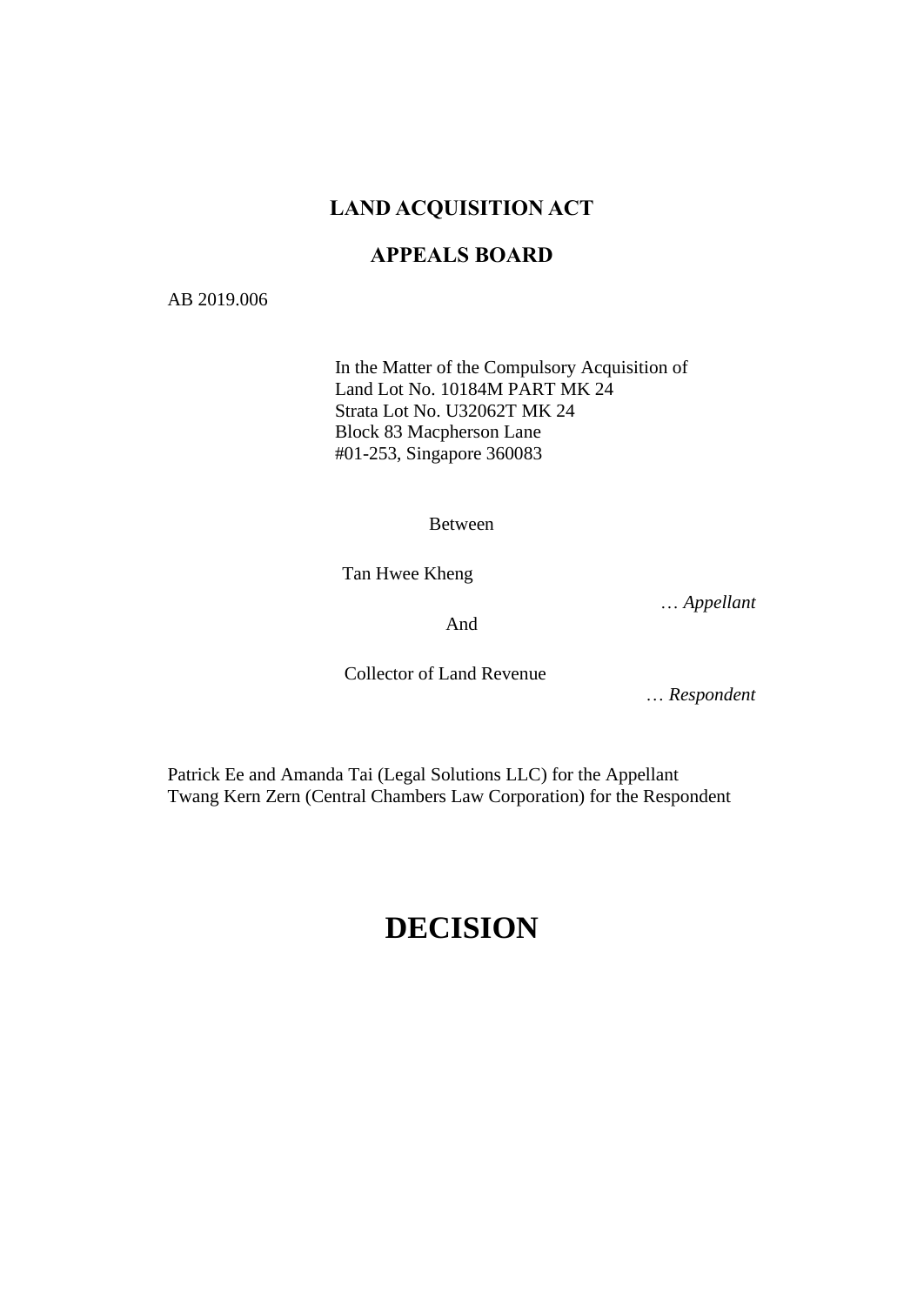## **Commissioner of Appeals Tan May Tee with Assessors Ang Sock Tiang and Poh Kwee Eng**

24 June, 6 October 2021

22 December 2021

# **DECISION**

The decision of the Board is:

- (a) That the award of the Collector of Land Revenue of compensation in the sum of \$1,355,400 in respect of Strata Lot No. U32062T Mukim 24 at Block 83 Macpherson Lane #01-253 Singapore 360083 be confirmed; and
- (b) That the appeal be dismissed with costs to the Respondent to be taxed if not agreed.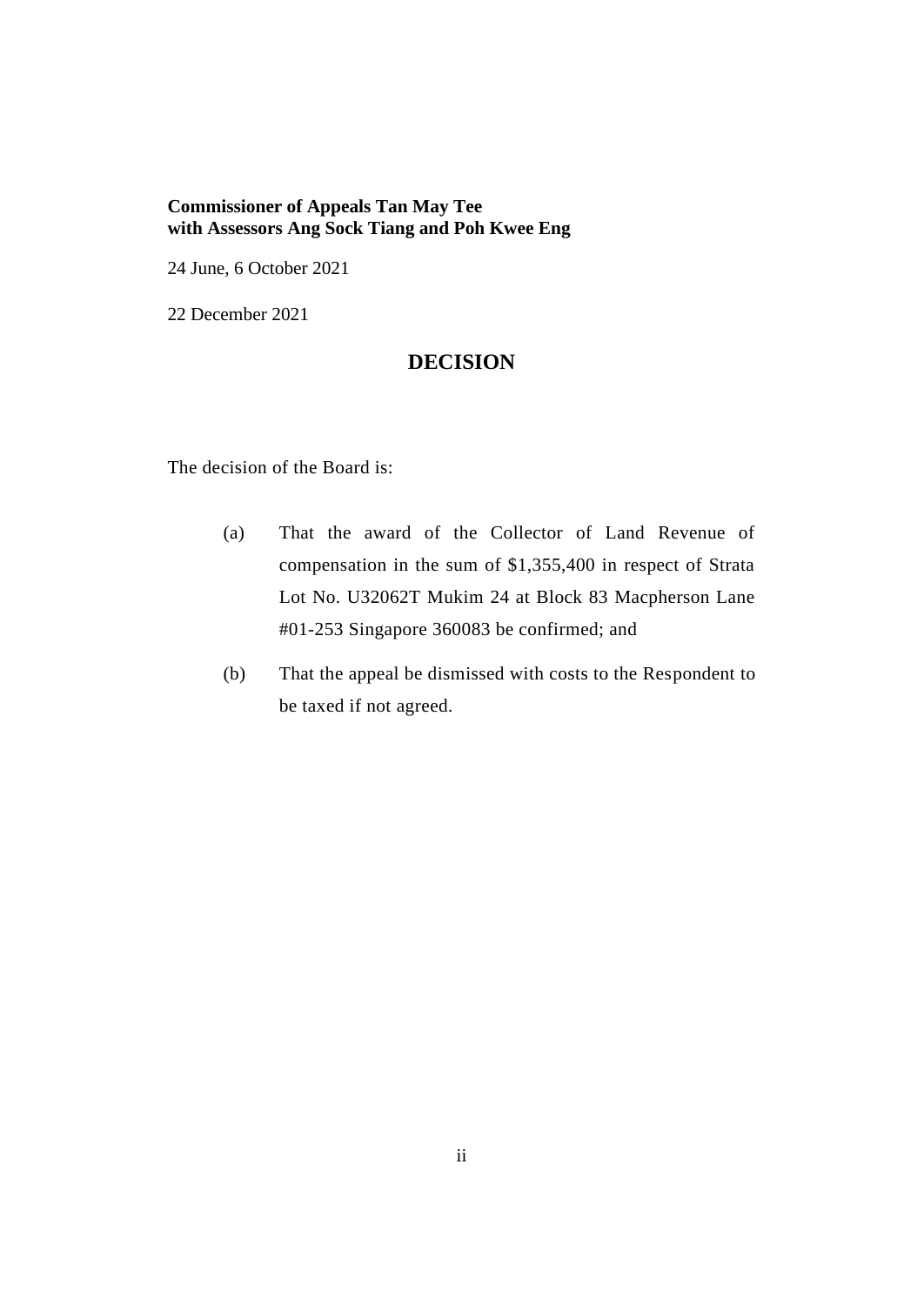# **TABLE OF CONTENTS**

| <b>WHETHER THE COLLECTOR'S AWARD OF</b><br><b>COMPENSATION BASED ON THE VALUATION REPORT BY</b><br><b>RW1 IS A FAIR AND REASONABLE VALUATION OF THE</b> |  |
|---------------------------------------------------------------------------------------------------------------------------------------------------------|--|
| WAS THE TRANSACTION DATED 25 NOVEMBER 2017 FOR BLOCK 82<br>MACPHERSON LANE #01-25 ("BLOCK 82 #01-25") AN APPROPRIATE                                    |  |
|                                                                                                                                                         |  |
| The Board accepts that Block $82$ #01-25 is an appropriate                                                                                              |  |
| SHOULD THE SELECTED COMPARABLES BE CONFINED TO PROPERTIES<br>LOCATED IN PRECINCTS ONLY AND NOT NEIGHBOURHOOD CENTRES?25                                 |  |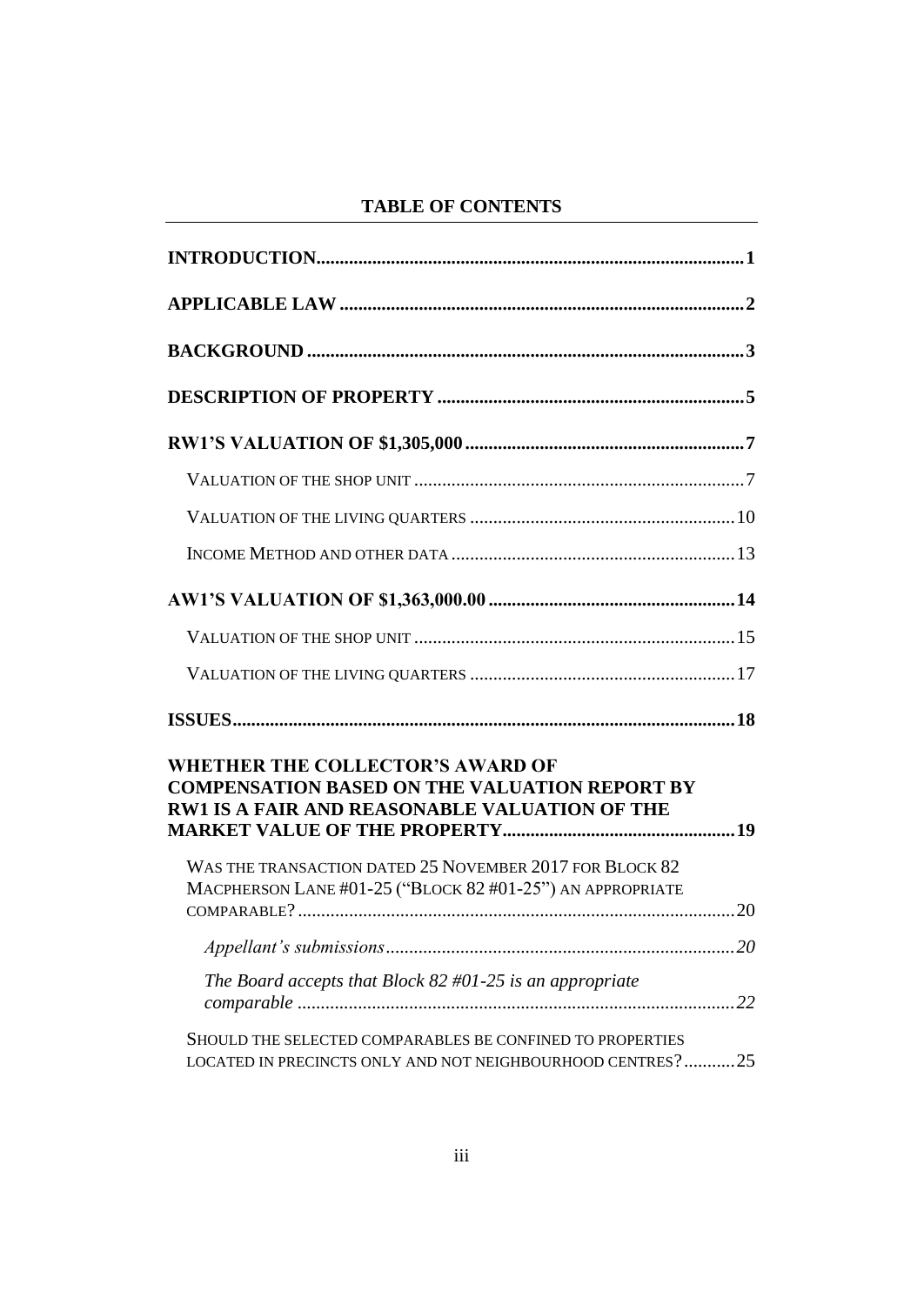| Is the Appellant entitled to claim additional buyer's stamp duty                                                 |     |
|------------------------------------------------------------------------------------------------------------------|-----|
|                                                                                                                  |     |
| WHETHER THE APPELLANT IS ENTITLED TO CLAIM<br><b>REASONABLE EXPENSES UNDER SECTION 33(1)(E) OF THE</b>           | -30 |
| IS THE MARKET VALUE OF \$1,305,000 ATTRIBUTED TO THE PROPERTY<br>AS AT THE ACQUISITION DATE FAIR AND REASONABLE? | .28 |
| TRANSACTIONS OCCURRING BEFORE THE ACQUISITION DATE?27                                                            |     |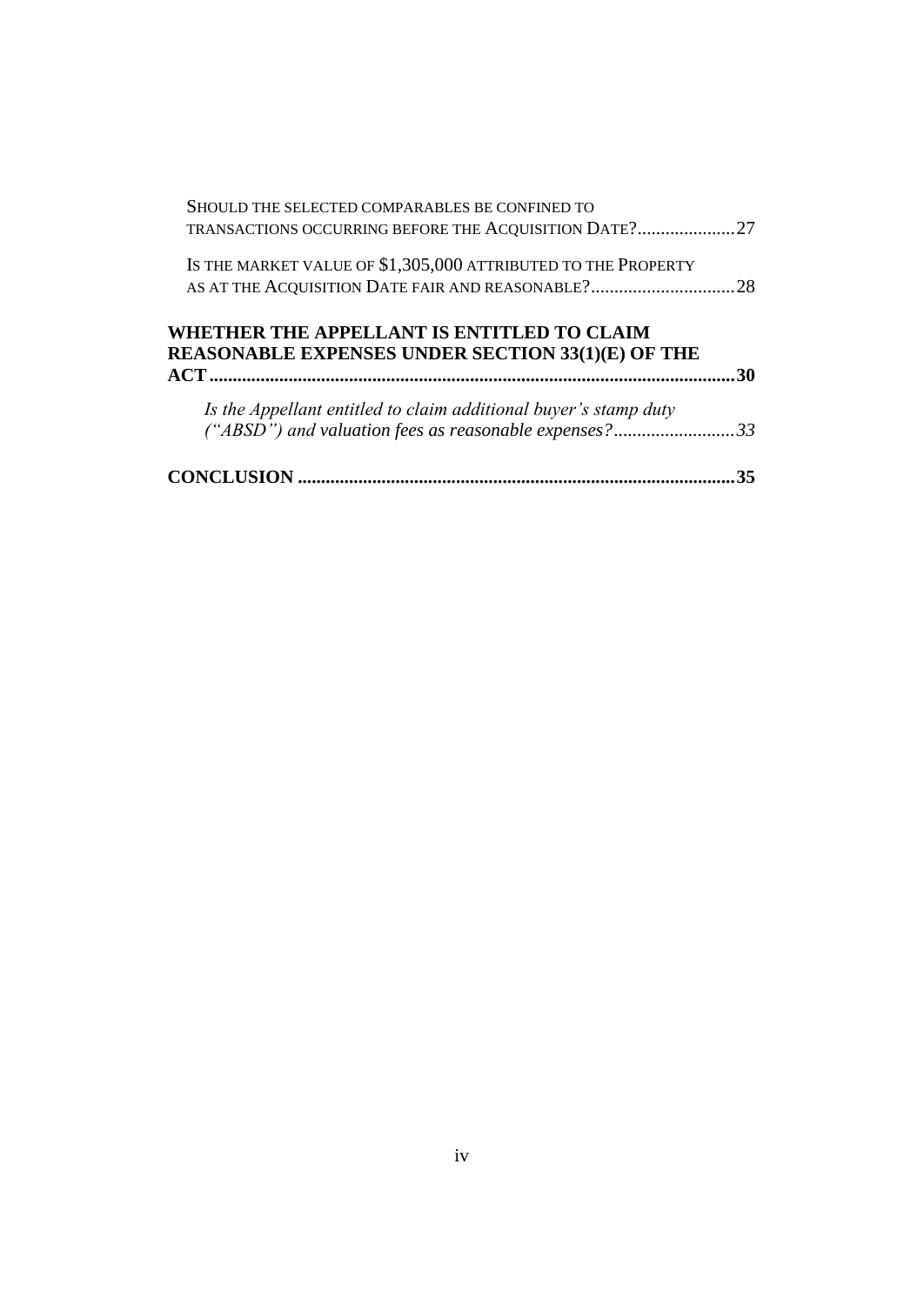## <span id="page-4-0"></span>**Introduction**

1 This is an appeal by the owner of the property at Block 83 Macpherson Lane #01-253 Singapore 360083 also described as Strata Lot No. U32062T Mukim 24 ("the Property") against the compensation award made by the Collector of Land Revenue for the compulsory acquisition of the Property pursuant to the Land Acquisition Act (Cap 152) ("the Act").

 $\overline{2}$ The Property was among those listed in the Declaration under section 5 of the Act published in the Government Gazette on 31 May 2018 ("Acquisition Date") for acquisition under the Selective En Bloc Redevelopment Scheme ("SERS") for Macpherson Lane<sup>1</sup> administered by the Housing and Development Board ("HDB").

 $\overline{3}$ The Collector's Award<sup>2</sup> of compensation for the Property issued pursuant to section 10 of the Act and addressed to the Appellant on 20 January 2019 was for the sum of \$1,355,400 and comprised the following components:

| (a) | Market value as at 31 May 2018<br>\$1,305,000                                                                                                                                                                       |
|-----|---------------------------------------------------------------------------------------------------------------------------------------------------------------------------------------------------------------------|
| (b) | Reasonable expenses consisting of $-$<br>S<br>50,400                                                                                                                                                                |
|     | removal allowance at \$15,000, and<br>$\rm _{(1)}$<br>stamp and legal fees for buying a<br>(II)<br>comparable replacement property,<br>computed based on the market value<br>of the SERS property as at 31 May 2018 |

**Total of (a) and (b)** : **\$1,355,400**

<sup>&</sup>lt;sup>1</sup> Agreed Bundle of Documents at pages 3 to 8 ("ABD3 – 8"), in particular ABD7

 $^{2}$ ABD19 – 20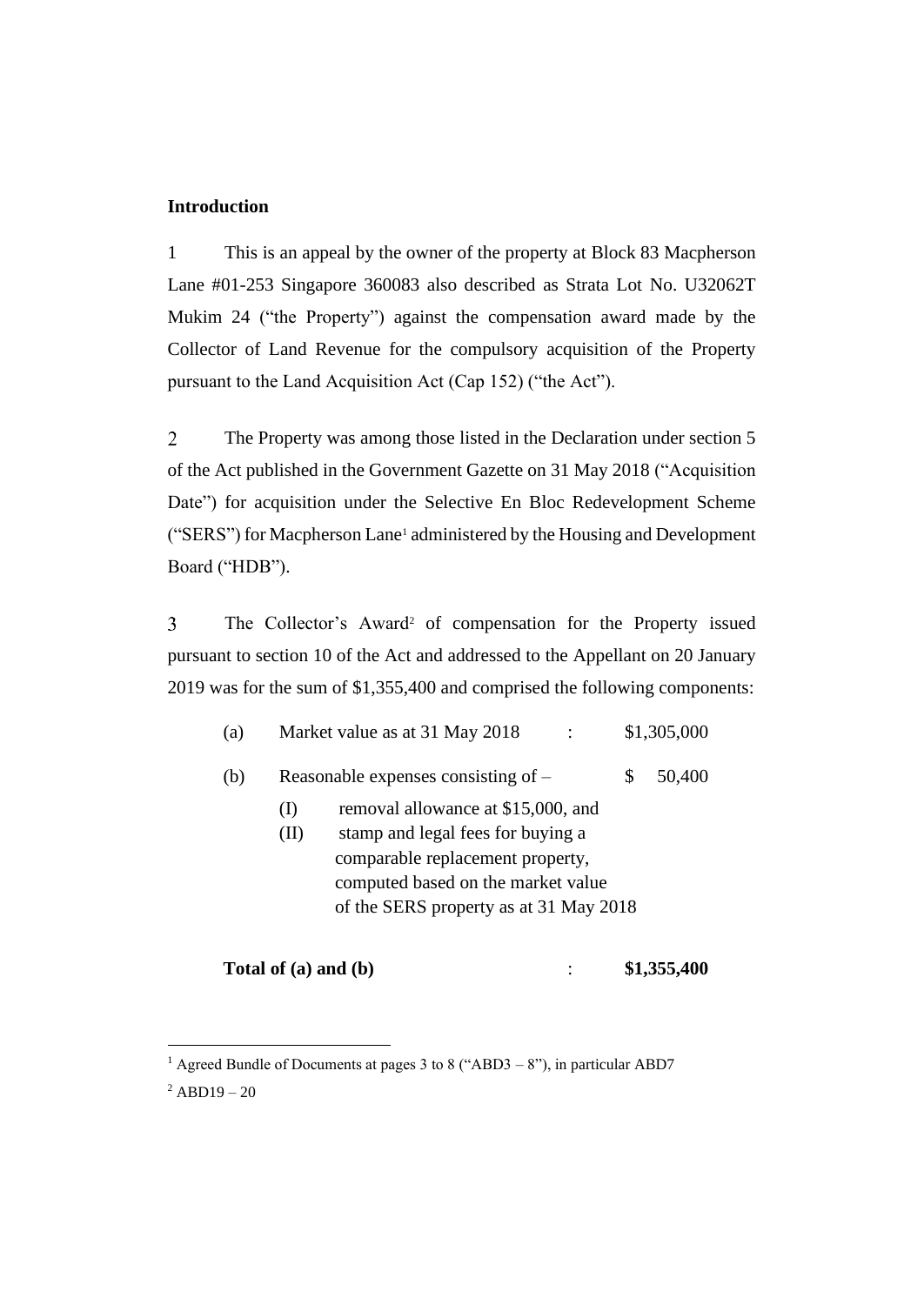$\overline{4}$ The Appellant was aggrieved by the Collector's Award which he says is inadequate and his appeal to this Board (after three rounds of amendments to his petition of appeal) is for the compensation sum to be increased to \$1,451,549.50<sup>3</sup> with the following breakdown:

| (a) |       | Market value as at 31 May 2018    |             |          | \$1,363,000.00 |           |
|-----|-------|-----------------------------------|-------------|----------|----------------|-----------|
| (b) |       | Reasonable expenses consisting of |             | $\ddots$ | S              | 88,549.50 |
|     | (1)   | removal allowance:                | \$15,000    |          |                |           |
|     | (II)  | valuation fees:                   | \$2,000     |          |                |           |
|     | (III) | stamp fees:                       | \$66,097.50 |          |                |           |
|     | (IV)  | legal fees:                       | \$5,450.00  |          |                |           |
|     |       |                                   |             |          |                |           |

| Total of $(a)$ and $(b)$ |  | \$1,451,549.50 |
|--------------------------|--|----------------|
|--------------------------|--|----------------|

## <span id="page-5-0"></span>**Applicable law**

5 The onus of proving that the award is inadequate is on the Appellant as provided in section 25(3) of the Act. As for the standard of proof, it is well accepted that for appeals under the Act, the Appellant is to be regarded as being akin to a plaintiff in civil cases who has to discharge his burden of proof on a balance of probabilities<sup>4</sup>.

6 In assessing whether the compensation awarded by the Respondent is fair, the Board must have regard to section 33 of the Act the relevant portion of which states as follows:

<sup>3</sup> ABD48 – 53, as amended orally on 24 June 2021, see Notes of Evidence at page 9 line 9 to page 10 line 28 ("NE, 24 June 2021, 9/9 – 10/28")

<sup>4</sup> *Oei Choon Guan Ernie v Collector of Land Revenue* (AB 2018.003) at [4.2]; *Tan Kok Wah Dennis Christopher & Mdm Ong Bee Poh Michelle v Collector of Land Revenue* (AB 2011.026) at [13] citing the case of *Chuah Say Hai & Ors v Collector of Land Revenue, Kuala Lumpur* [1967] 2 MLJ 99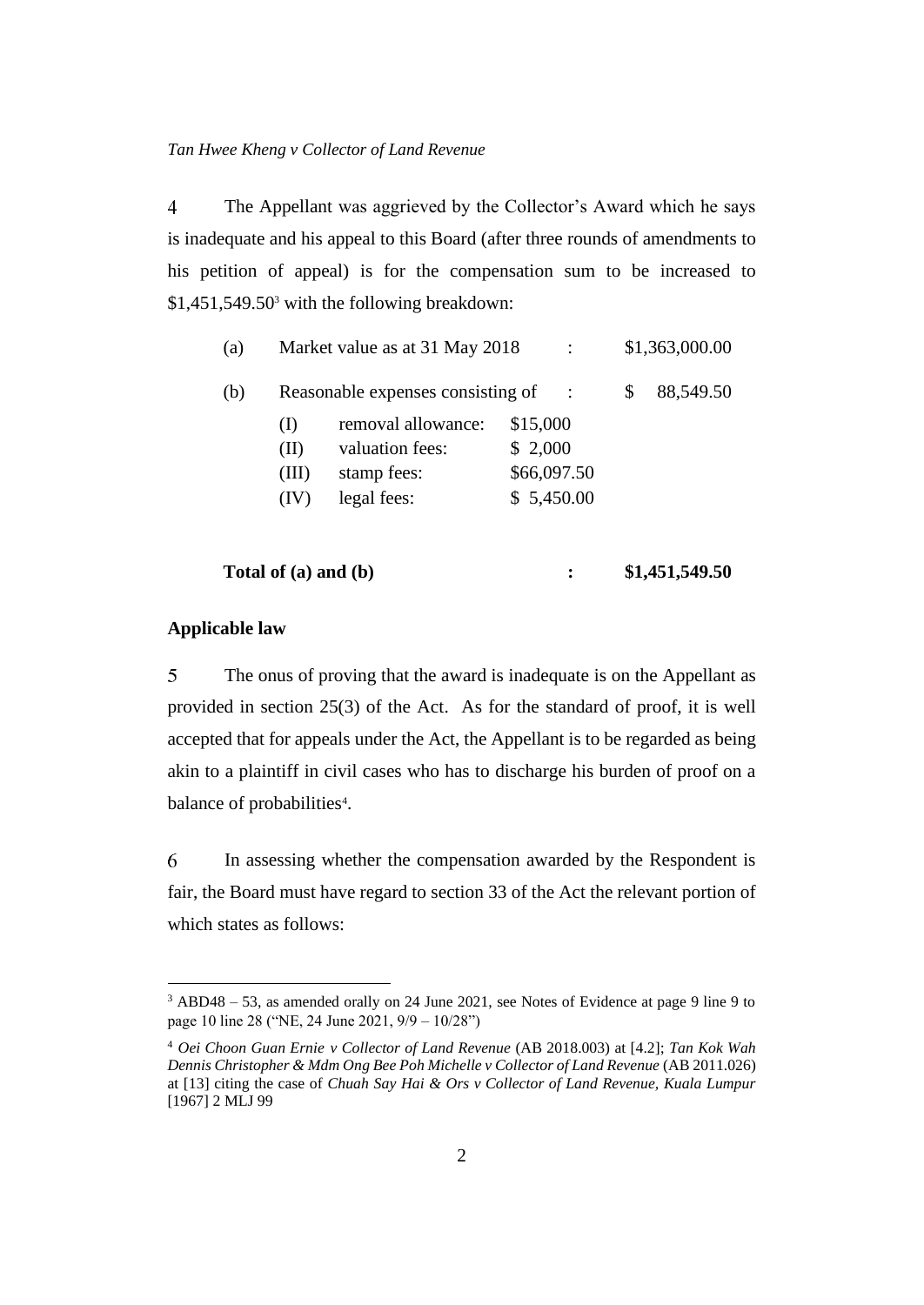#### **33. Matters to be considered in determining compensation**

(1) In determining the amount of compensation to be awarded for land acquired under this Act, the Board shall take into consideration the following matters and no others:

(a) … the market value of the acquired land -

…

(ii) as at the date of the publication of the declaration made under section 5 …;

…

(e) if, in consequence of the acquisition, the person interested is compelled to change his residence or place of business, the reasonable expenses, if any, incidental to that change;

…

(5) For the purposes of subsection  $(1)(a)$  ...

…

(e) the market value of the acquired land shall be deemed not to exceed the price which a bona fide purchaser might reasonably be willing to pay, after taking into account the zoning and density requirements and any other restrictions imposed by or under the Planning Act (Cap. 232) as at the date of acquisition and any restrictive covenants in the title of the acquired land …

#### <span id="page-6-0"></span>**Background**

 $\overline{7}$ The Collector's Award of the market value of the Property at \$1,305,000 was based on a valuation of the Property carried out by its appointed valuer, Ms Tan Lay Tin, of Tan & Chang Property Consultants, a licensed private valuer<sup>5</sup>, and set out in her report dated 14 September 2018. Ms Tan attended at the hearing of the appeal as the expert witness of the Respondent ("RW1").

<sup>5</sup> Collector's Grounds of Award paragraph 4 at ABD40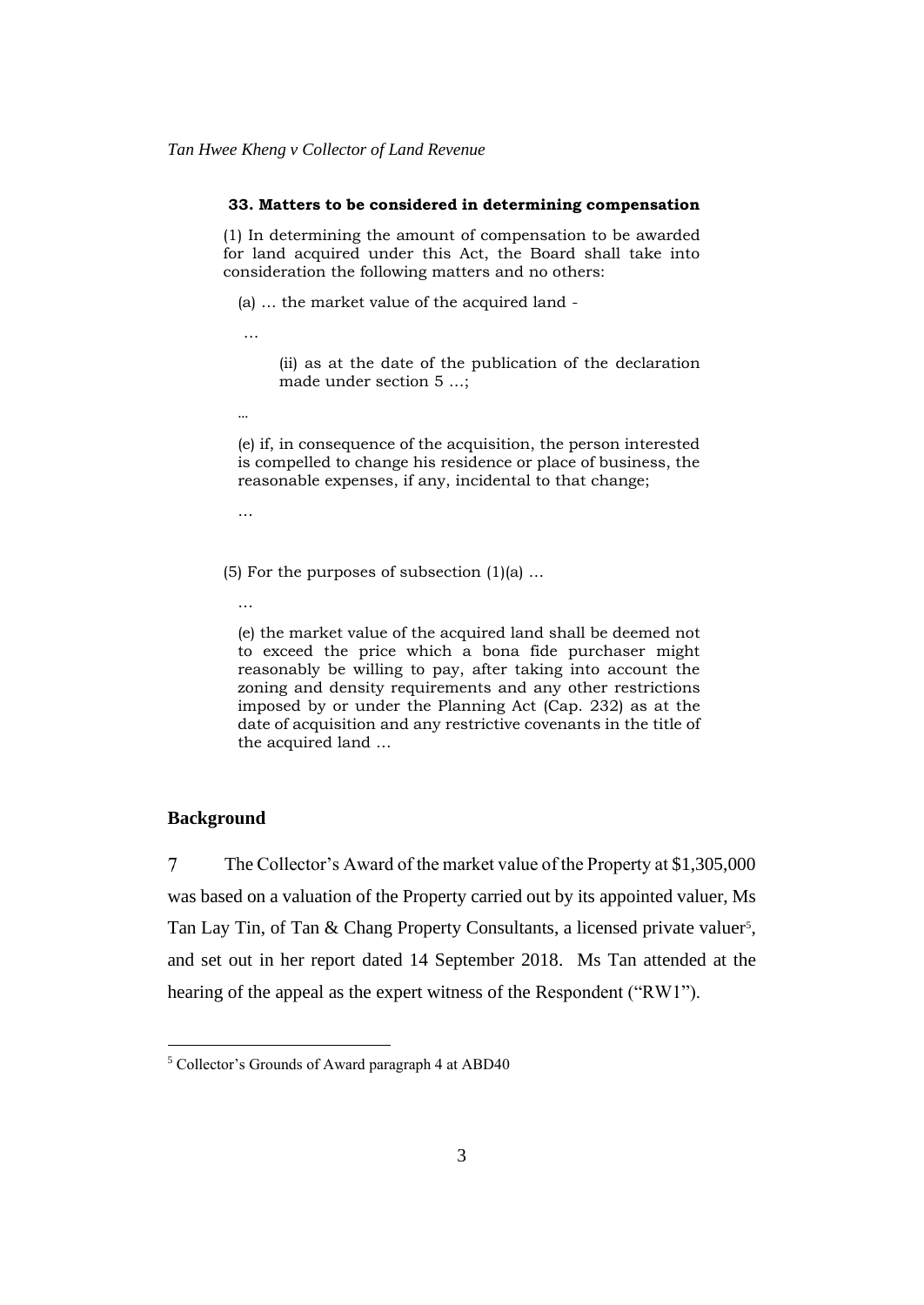8 In arriving at her opinion of the market value of the Property, RW1 had used the direct comparison method, *ie* comparisons were made with sales of comparable properties transacted around the material date of the valuation, the Acquisition Date, within the vicinity of the Property and elsewhere ("Direct Comparison Method"). Necessary adjustments were made for differences in location, tenure, size, shape, design and layout, type, age and condition of buildings, date of transactions and the prevailing market conditions as amongst the factors affecting its value<sup>6</sup>. In addition to adopting the Direct Comparison Method in her determination of the market value of the Property, she had also used the income method of valuation as a check to confirm her valuation.

9 To support his case that the Collector's Award was inadequate, the Appellant appointed one Mr Tan Keng Chiam, Head of Valuation and Advisory Services at Colliers International Singapore ("AW1") to furnish an alternative opinion of the market value of the Property. AW1's valuation was also derived using the Direct Comparison Method. In his report<sup>7</sup> dated 16 September 2020 and exhibited in his affidavit of evidence-in-chief ("AW-AEIC") affirmed on 5 October 2020, AW1 had opined that the market value of the Property as at the Acquisition Date was \$1,370,000.

10 The Board was informed that the Appellant had initially relied on a valuation report by another valuer for his petition of appeal lodged on 21 May 2019 which attributed a market value of the Property at \$2,020,000 at the Acquisition Date<sup>8</sup>. It was after AW1 had furnished his report in September 2020 that the Appellant then applied for and obtained leave to amend his petition to

<sup>6</sup> RW1's valuation report at ABD64

<sup>7</sup>AW1's valuation report at ABD124 – 146

<sup>8</sup> RW's affidavit of evidence-in-chief ("RW-AEIC") at paragraph 8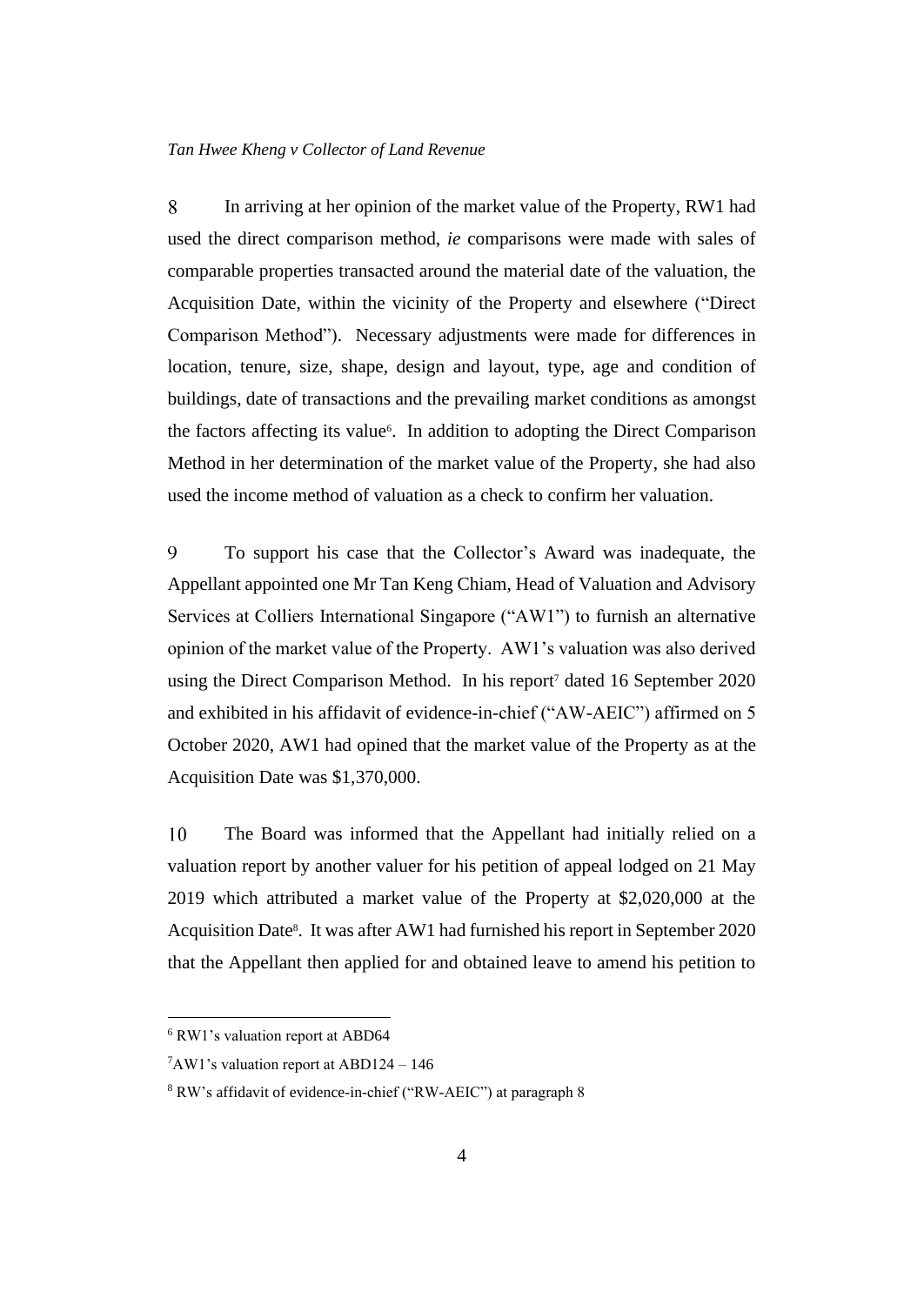substantially reduce his claim to reflect a market value of \$1,370,000. This figure was further revised slightly downwards to \$1,363,000 upon discovery of an error in the data for one of the properties used in his comparable sales analysis<sup>9</sup>.

11 Accordingly, at the hearing before us, as regards the market value of the Property, the difference between the valuations presented to the Board had been significantly reduced to \$58,000 as compared to the Appellant's initial claim.

12 Other than the market value of the Property, the Appellant had also claimed reasonable expenses incidental to being "*compelled to change his residence or place of business*" pursuant to section 33(1)(e) of the Act. This component of his claim amounting to \$88,549.50 comprises a removal allowance, valuation fee, stamp duty and legal fees pegged to the market value of the Property which are presumably expenses that would reasonably be incurred to procure a replacement property similar to the Property.

#### <span id="page-8-0"></span>**Description of Property**

13 The Property is an intermediate HDB shop on the first storey with living quarters above with a total floor area of 113 square metres. Its location in Macpherson Lane is within Geylang Town.

14 Within its immediate locality is a mixture of residential, commercial and light industrial buildings. Prominent developments in the vicinity include Macpherson Mall, Citimac Industrial Complex, Breadtalk IHQ and Oxley Bizhub. The Tai Seng MRT station is within close proximity, located about 500

<sup>&</sup>lt;sup>9</sup> ABD146 – the trading area for Comparable 1 was erroneously stated at 55  $^{\text{m2}}$  instead of 56 m<sup>2</sup> and subsequently amended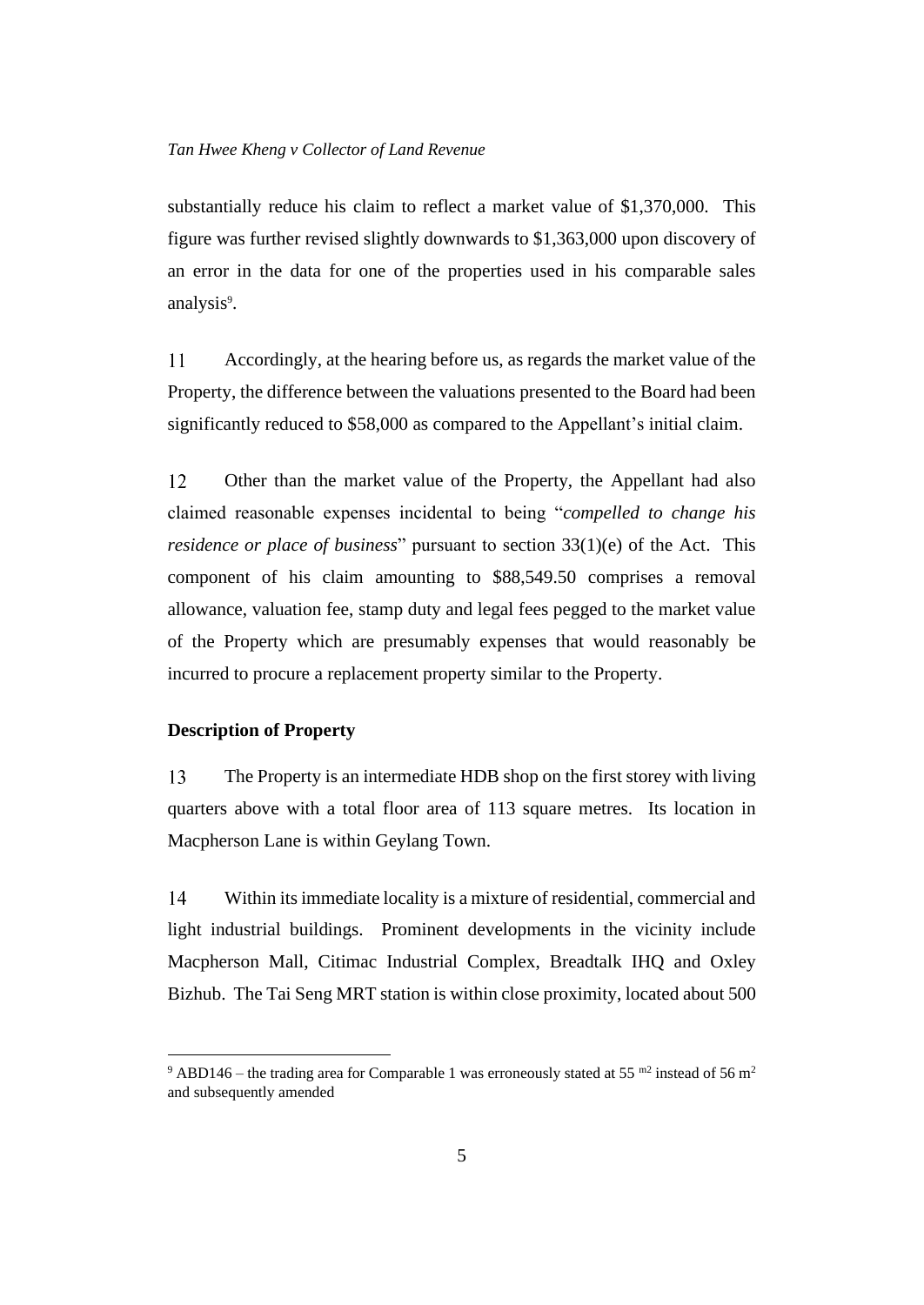metres away from the Property. The Property is also easily accessible from the Pan Island Expressway and Kallang Paya Lebar Expressway.

15 The Property has a leasehold tenure of 73 years with effect from 1 January 1994. As at the Acquisition Date, the unexpired term of the lease was 49 years. The Property is sited on land zoned "Residential with Commercial on 1<sup>st</sup> storey" in the 2014 Master Plan issued by the Urban Redevelopment Authority<sup>10</sup>.

16 RW1 had carried out a physical inspection of the Property on 27 June 2018. This was within a month of the Acquisition Date. A detailed description of the internal accommodation and finishes of the Property covering the first storey trading area and the second storey living quarters is tabulated in paragraph 5 of her report<sup>11</sup>. From the description and the photographs annexed to the report<sup>12</sup>, the Property was described as being of fairly above average condition.

17 The Property was found to be tenanted at a monthly gross rent of \$3,400 up to 30 June 2018 which was to be renewed for a further year at an increased rental of \$3,800 per month $13$ .

 $10$  ABD62

 $11$  ABD63

<sup>&</sup>lt;sup>12</sup> Coloured photographs are in RW-AEIC at pages 14 to 19

<sup>&</sup>lt;sup>13</sup> ABD56 and ABD64; RW-AEIC at pages 3 and 11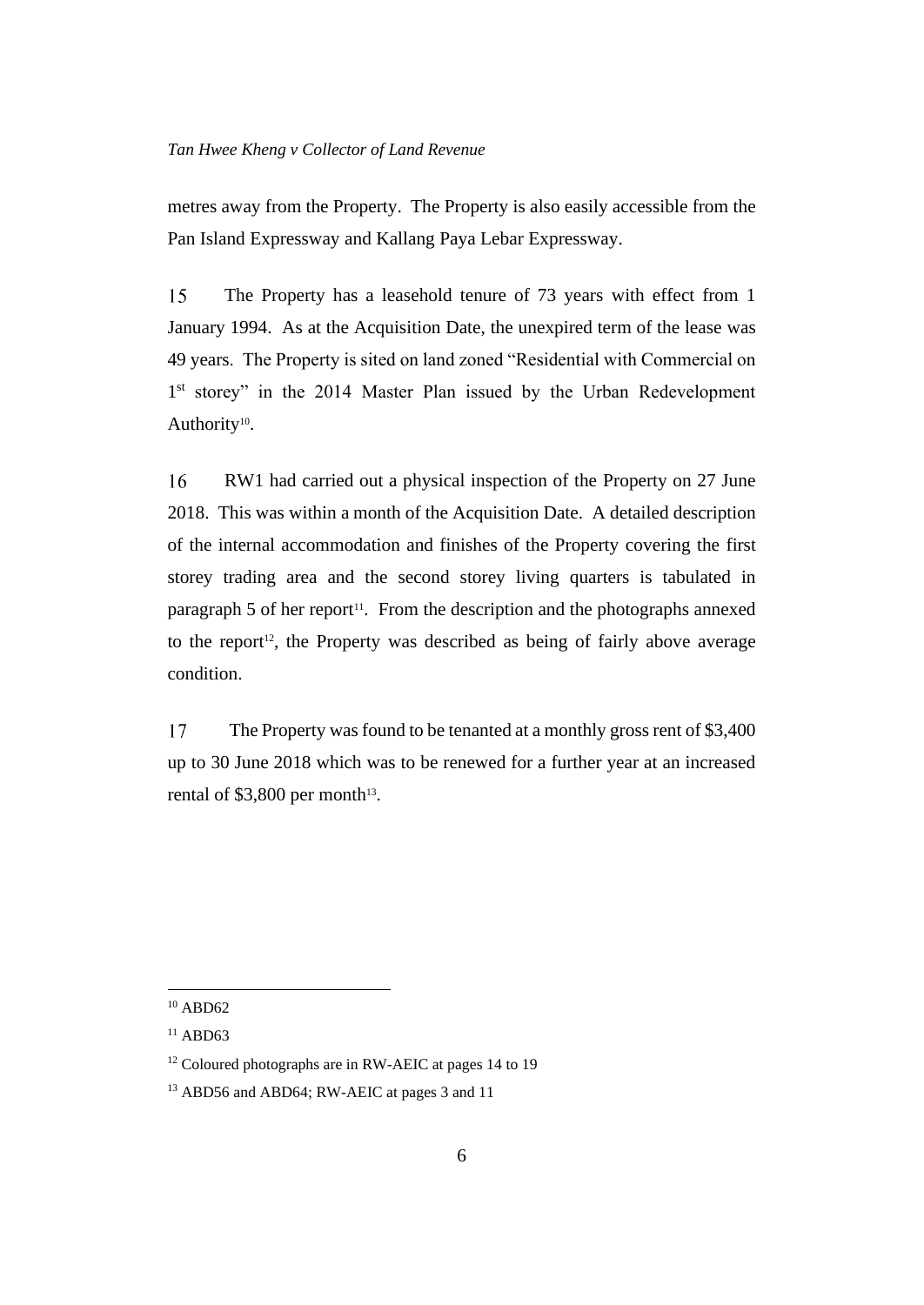#### <span id="page-10-0"></span>**RW1's valuation of \$1,305,000**

18 In arriving at her valuation of \$1,305,000, RW1 had applied the Direct Comparison Method<sup>14</sup> to derive separately the market value for the first storey shop or trading area at \$1,080,000<sup>15</sup> and for the second storey living quarters at \$225,000<sup>16</sup> .

19 RW1 was the HDB's appointed valuer for the SERS acquisition of the properties at Blocks 81, 82 and 83 Macpherson Lane. As the subject commercial properties were approximately 50 years of age and located within precinct blocks, RW1's approach in her valuation was to select the comparables that were of similar age and located within precinct blocks in the immediate vicinity and nearby.

20 The derived market values for the separate components of the shop and the living quarters were then cross-checked using the income method. From the available data on rentals of similar properties in the vicinity, RW1 then worked out the approximate yield rate of the shop and the living quarters. The derived yield rate for the shop was  $2.26\%$  and  $5.7\%$  for the living quarters<sup>17</sup>.

#### <span id="page-10-1"></span>*Valuation of the shop unit*

21 For the valuation of the trading area or shop unit on the first storey, RW1's first consideration was the sale transactions of shops in Geylang Town

 $14$  ABD64 – 65

<sup>15</sup> ABD90

<sup>16</sup> ABD93

 $17$  ABD83 – 84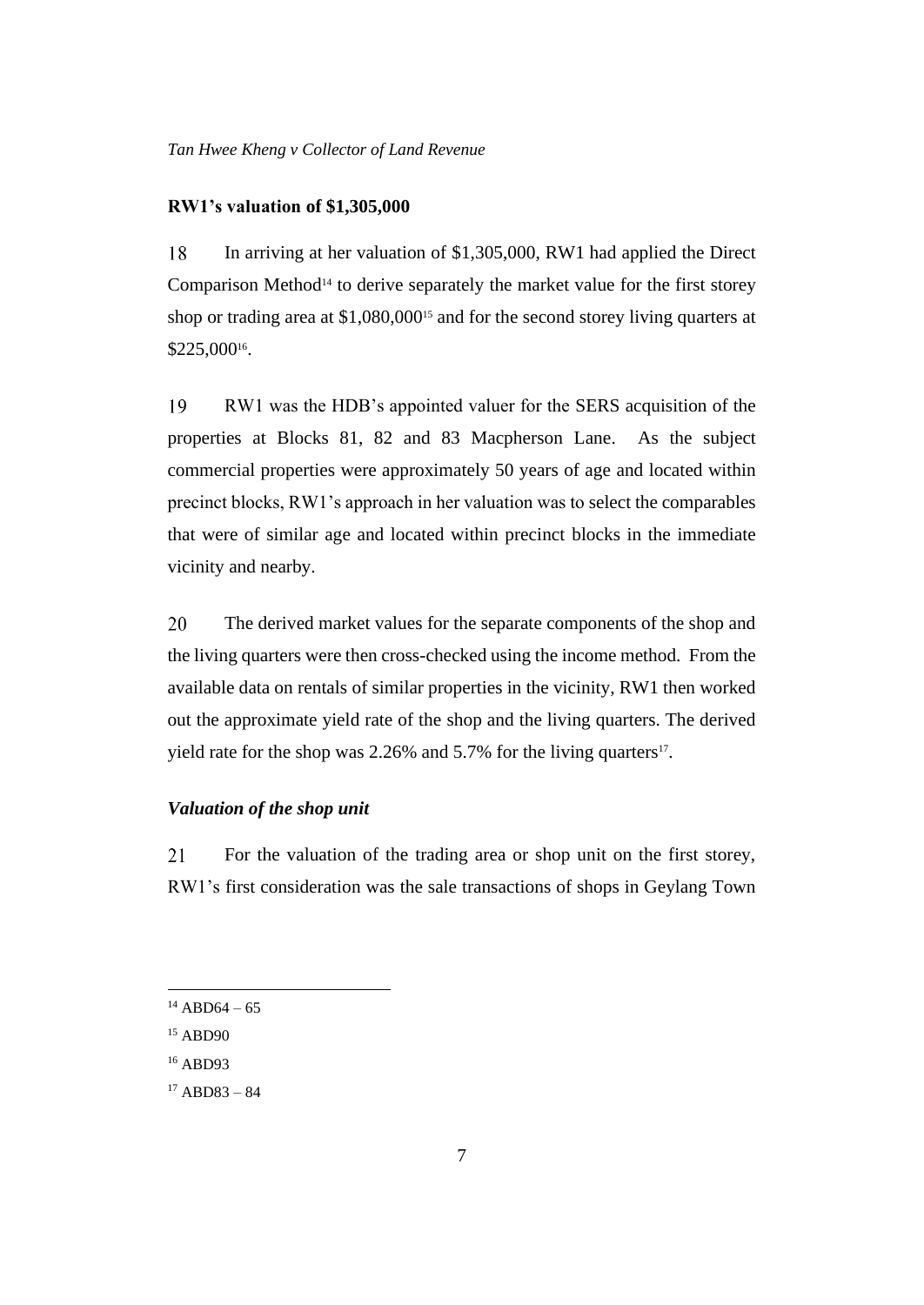within precinct blocks in the immediate vicinity of the Property. There were five such transactions as set out in Table 1 below<sup>18</sup>:

| S/N            | <b>Address</b>                                                   | <b>Property Type</b>                       | <b>Floor Area</b>                                                                     | Lease<br>tenure                    | <b>Transacted</b><br><b>Price</b>        | Date of<br><b>Transaction</b> |
|----------------|------------------------------------------------------------------|--------------------------------------------|---------------------------------------------------------------------------------------|------------------------------------|------------------------------------------|-------------------------------|
| $\mathbf{1}$   | Block 81<br>Macpherson Lane<br>$#01-33$                          | Shop                                       | $82 \text{ m}^2$                                                                      | 73 years<br>wef<br>1 Jan 1994      | \$700,000<br>$(\$793$ psf)               | 4 April 2018                  |
| 2              | Block 82<br>Macpherson Lane<br>$#01-25$                          | Shop $(S)$ with<br>living quarters<br>(LQ) | $113 \text{ m}^2$<br>$(S: 55 \text{ m}^2 +$<br>LQ: $58 \text{ m}^2$ )<br>@\$205,000   | 73 years<br>wef<br>1 Jan 1994      | \$1,000,000<br>(Shop $@$1,343$ )<br>psf) | 25 November<br>2017           |
| 3              | Block 64<br>Circuit Road<br>$#01-349$                            | Shop                                       | $62 \text{ m}^2$                                                                      | 73 years<br>wef<br>1 April<br>1993 | \$850,000<br>$($1,274 \text{ psf})$      | 22 September<br>2016          |
| $\overline{4}$ | Block 82<br>Macpherson Lane<br>$#01-11$                          | Shop                                       | $97 \text{ m}^2$                                                                      | 73 years<br>wef<br>1 Jan 1994      | \$1,400,000<br>$($1,431$ psf)            | 14 July 2016                  |
| 5              | Block 88<br>Circuit Road<br>#01-971<br>(Neighbourhood<br>Centre) | Shop $(S)$ with<br>living quarters<br>(LQ) | $110 \; \mathrm{m}^2$<br>$(S: 55 \text{ m}^2 +$<br>LQ: $55 \text{ m}^2$<br>@\$205,000 | 76 years<br>wef<br>1 April<br>1993 | \$1,000,000<br>(\$1,343psf)              | 15 April 2016                 |

**Table 1 – Sales evidence of shops in Geylang Town**

22 The only suitable comparable was that at Block 82 Macpherson Lane #01-25. The others were discarded as the transacted prices were either too low, not so recent as they were transacted in 2016 and taking into consideration the prevailing market conditions. The transaction at Block 88 Circuit Road was also not adopted on the basis of its location within a neighbourhood centre<sup>19</sup>.

<sup>18</sup> ABD76

<sup>19</sup> ABD76 – see Remarks in RW1's Table 1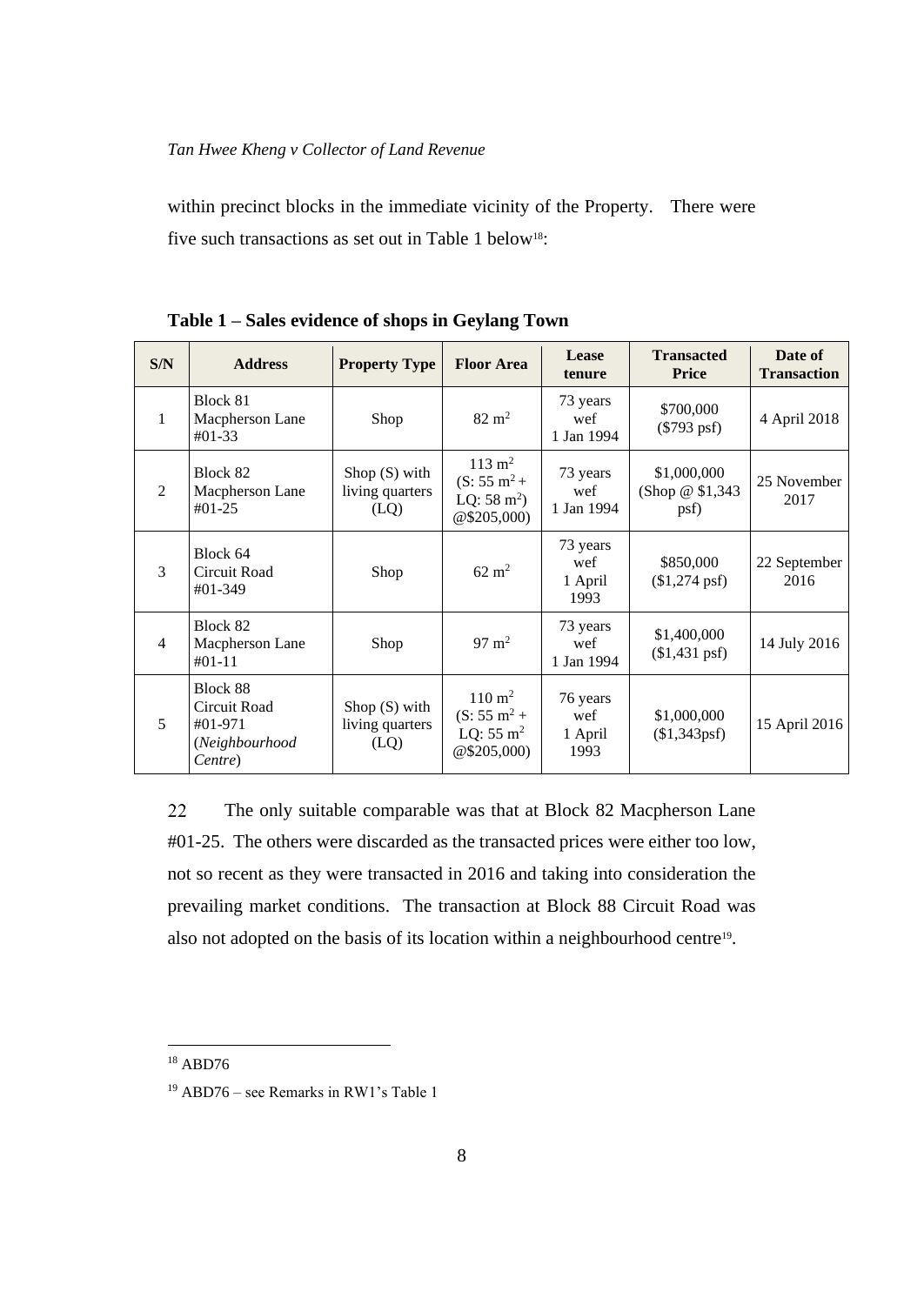23 RW1 then proceeded to look at recent sale transactions in precinct blocks in nearby older HDB towns<sup>20</sup>. Three transactions in Toa Payoh Town were identified, namely Block 8 Lorong 7 Toa Payoh #01-291, Block 51 Lorong 6 Toa Payoh #01-72 and Block 85 Lorong 4 Toa Payoh #01-340. The transaction at Block 8 Lorong 7 Toa Payoh #01-291 for \$1,188,000 which worked out to be \$862 per square foot (psf) was similarly discarded as being too low.

24 In RW1's final analysis, the three comparables adopted were Block 82 Macpherson Lane #01-25, Block 51 Lorong 6 Toa Payoh #01-72 and Block 85 Lorong 4 Toa Payoh #01-340 all of which were transacted in 2017. The details of the properties are in Table 221:

| S/N | <b>Address</b>                                 | <b>Property</b><br><b>Type</b>                   | <b>Floor Area</b>                                                       | Lease<br>tenure                   | <b>Transacted</b><br><b>Price</b> | Date of<br><b>Transaction</b> | <b>Remarks</b>                                                                                        |
|-----|------------------------------------------------|--------------------------------------------------|-------------------------------------------------------------------------|-----------------------------------|-----------------------------------|-------------------------------|-------------------------------------------------------------------------------------------------------|
|     | Block 82<br>Macpherson<br>Lane<br>$#01-25$     | Shop $(S)$<br>with<br>living<br>quarters<br>(LQ) | $113 \text{ m}^2$<br>$(S: 55 \text{ m}^2 +$<br>LQ: $58 \text{ m}^2$ )   | 73 years<br>wef<br>1 Jan<br>1994  | \$1,000,000                       | 25 Nov 17                     | • Precinct<br>• Above average<br>specific location<br>• Intermediate unit<br>$\bullet$ ~ 50 years old |
| 2   | Block 51<br>Lorong 6 Toa<br>Payoh<br>$#01-72$  | Shop                                             | $56 \text{ m}^2$                                                        | 88 years<br>wef<br>1 July<br>1994 | \$1,050,000                       | 4 May 17                      | • Precinct<br>• Fair specific<br>location<br>• Intermediate unit<br>$\bullet$ ~ 52 years old          |
| 3   | Block 85<br>Lorong 4 Toa<br>Payoh<br>$#01-340$ | Shop $(S)$<br>with<br>living<br>quarters<br>(LQ) | $183 \; \mathrm{m}^2$<br>$(S:122 \text{ m}^2)$<br>$+$ LQ: 61<br>$m^2$ ) | 77 years<br>wef<br>1 Jan<br>1994  | \$2,800,000                       | 22 Apr 17                     | • Precinct<br>• Above average<br>specific location<br>• Intermediate unit<br>$\bullet$ ~ 47 years old |

**Table 2 – Sales transactions of shops adopted as comparables**

<sup>20</sup> ABD77

<sup>21</sup> ABD77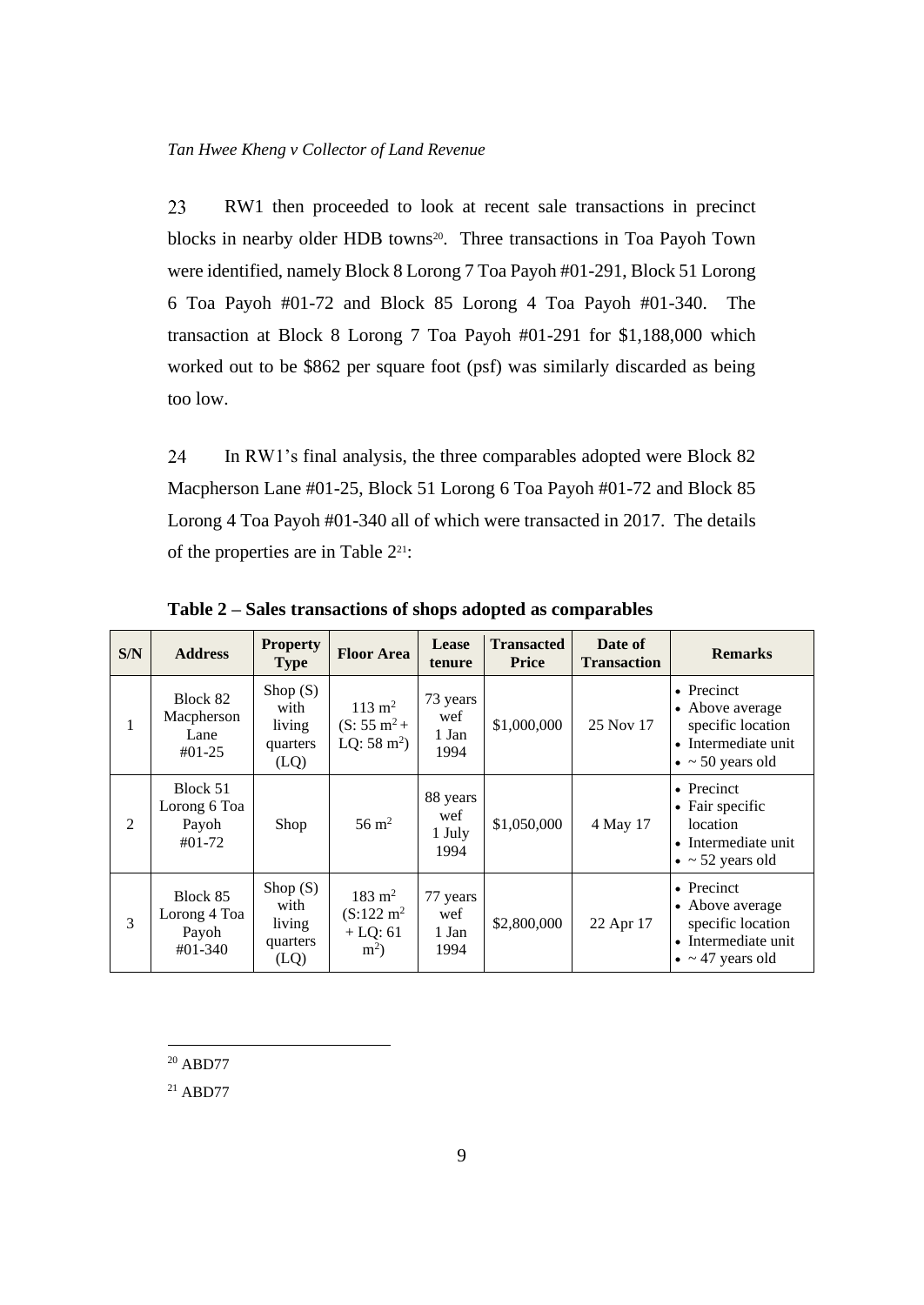25 As RW1's task was to value the various commercial properties affected by the SERS acquisition at Blocks 81, 82 and 83 Macpherson Lane, one of the properties was first identified to derive the "Base Value". Block 82 Macpherson Lane #01-19 was chosen as the reference unit or "Base Value Unit"– this is an intermediate unit with a shop on the first storey and living quarters on the second storey – as it was found to be in very original condition with slight renovations and in an average state of repair and maintenance. She derived the market value for the shop at \$1,065,000. Based on its size of 55 square metres, the market value worked out to be  $$1,799$  psf<sup>22</sup>.

26 The valuations of the other commercial properties affected by the Macpherson Lane SERS acquisition were then pegged to the Base Value of \$1,065,000 or \$1,799 psf with adjustments made to take into account the individual attributes of the particular unit in question<sup>23</sup>. As the subject Property was found to be in fairly above average condition as compared to the average condition of the Base Value Unit, an uplift of \$15,000 was accorded thus deriving the value of \$1,080,000.

## <span id="page-13-0"></span>*Valuation of the living quarters*

27 As for the living quarters, using the Direct Comparison Method, RW1 had relied on past resale transactions of HDB standard two-room flats of a typical size of 50 square metresto derive the valuation of the Base Value Unit, ie for Block 82 Macpherson Lane #01-19<sup>24</sup>. All the relevant sales transactions

<sup>22</sup> ABD77

<sup>&</sup>lt;sup>23</sup> ABD89 – 90: Appendix 5 of RW1's valuation report from RW-AEIC at pages 36 to 37

<sup>24</sup> ABD78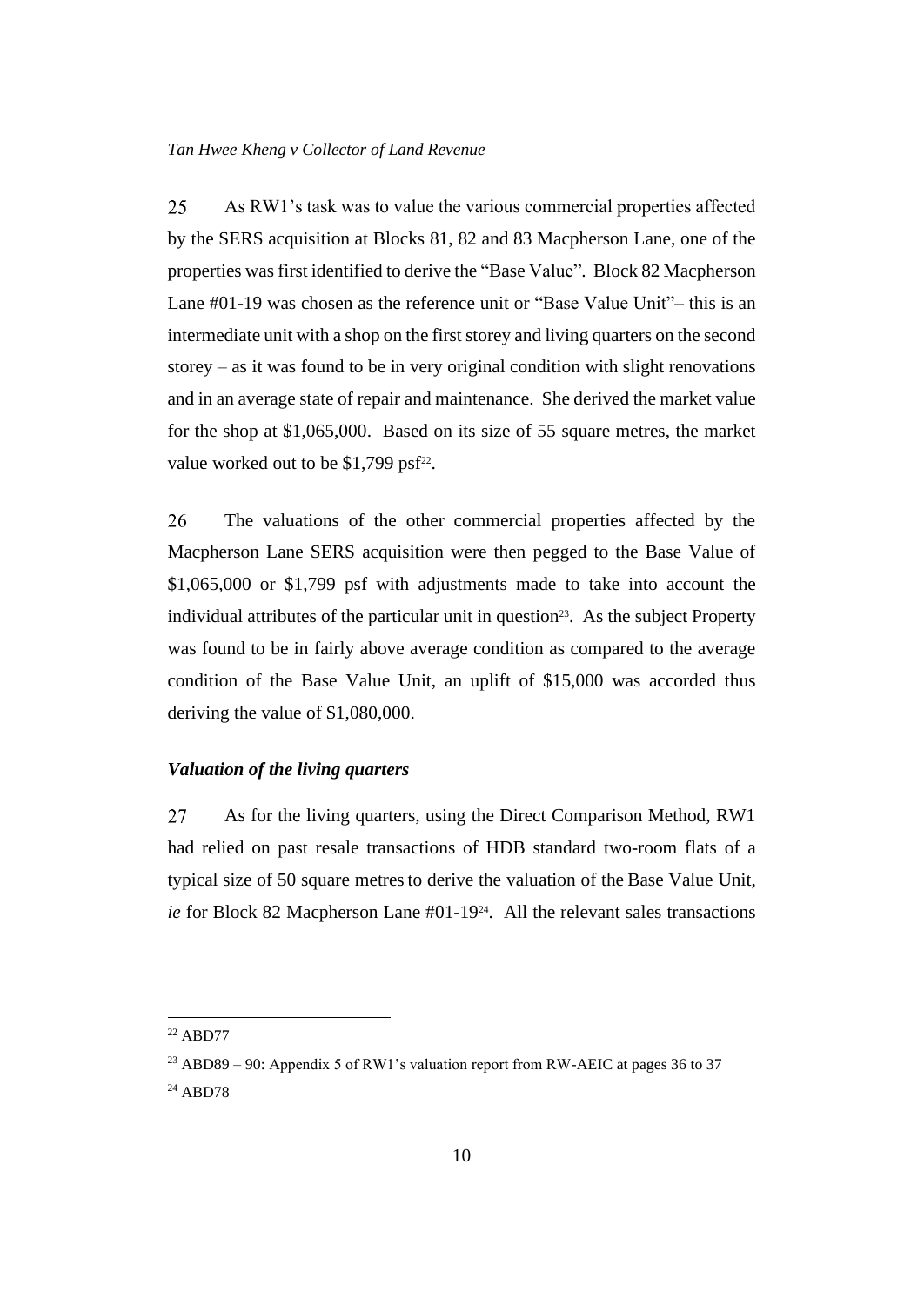happened to be located within Block 81 Macpherson Lane. The four comparables selected are shown in Table 2A below<sup>25</sup>:

| S/N            | <b>Block</b> /<br><b>Street</b><br><b>Name</b> | Unit No     | Lease<br>commencement<br>date | <b>Floor</b><br>area<br>(m <sup>2</sup> ) | <b>Transacted</b><br><b>Price</b> | Date of<br><b>Transaction</b> |
|----------------|------------------------------------------------|-------------|-------------------------------|-------------------------------------------|-----------------------------------|-------------------------------|
|                | 81                                             | $#02 - 51$  | 1 Jun 1968                    | 50                                        | \$210,000                         | 3 July 17                     |
| 2              | Macpherson<br>Lane                             | $#11 - 51$  | 1 Jun 1968                    | 50                                        | \$225,000                         | 11 August 17                  |
| 3              |                                                | $\#02 - 41$ | 1 Jun 1968                    | 50                                        | \$193,000                         | 21 Nov 17                     |
| $\overline{4}$ |                                                | $#09-33$    | 1 Jun 1968                    | 50                                        | \$233,000                         | 8 Dec 17                      |

**Table 2A – Sales transactions of HDB 2-room standard flats**:

28 Taking an average of the four comparables, the price of a two-room HDB standard flat of a typical size of 50 square metres on the sixth storey (assuming an average state of repair and maintenance) was derived at \$215,000. On a per square foot basis, this was computed at about \$400 psf. RW1 then made necessary adjustments for differences in factors such as time, size, orientation, lift accessibility, floor level and the restriction of the subject living quarters not having a separate title deed (*ie* it cannot be sold separately from the shop below). According to RW1, the general industry practice is to give a 10% to 20% discount for this restriction.

29 For the valuation of the Base Value Unit, the following characteristics were noted:

(a) a corridor unit with floor area of 58 square metres accessible via external/internal reinforced concrete staircases and lifts,

<sup>25</sup> ABD91: Appendix 6 of RW1's valuation report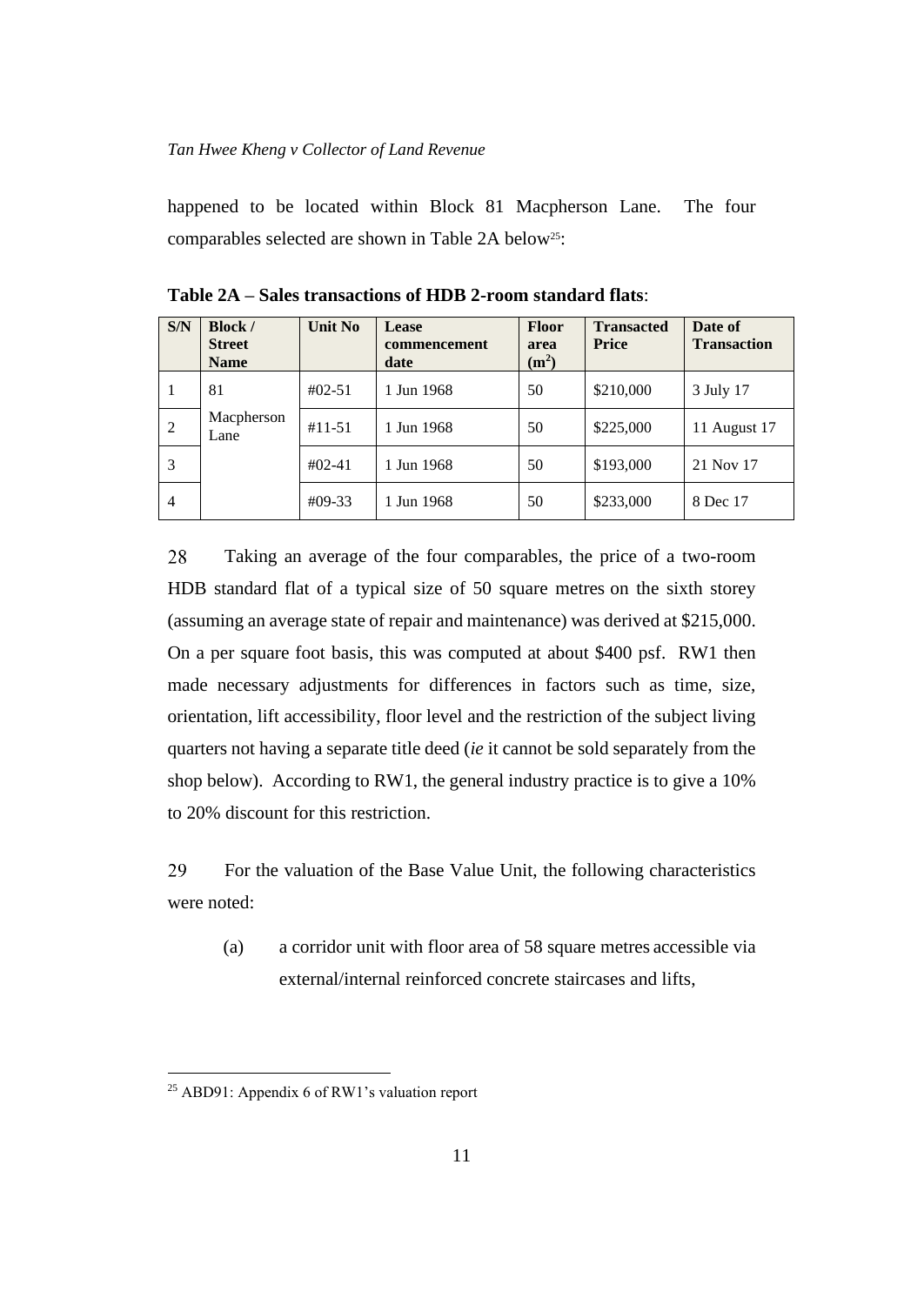(b) in "very original condition" with slight renovation, and in an average state of repair/maintenance.

30 After factoring in all the relevant adjustments (see Table 2B below) for time, size, restriction for no separate title deed, floor level, the market value of the living quarters of the Base Value Unit was worked out to be \$212,763 and rounded up to  $$215,000$  as at the Acquisition Date<sup>26</sup>.

**Table 2B – working adjustments for living quarters of Base Value Unit**

| Average of the four comparables in Table 2A:                                                                                                                                                      |                            |  |  |  |  |
|---------------------------------------------------------------------------------------------------------------------------------------------------------------------------------------------------|----------------------------|--|--|--|--|
| $($210,000 + $225,000 + $193,000 + $233,000) \div 4 \approx $215,000$                                                                                                                             |                            |  |  |  |  |
| \$215,000 for $50m^2 \approx $400psf$                                                                                                                                                             |                            |  |  |  |  |
| 1.<br>Time <sup>*</sup> :                                                                                                                                                                         | $+3\%$                     |  |  |  |  |
| 2.<br>Size:                                                                                                                                                                                       | - 2%) Net Adjustment: -14% |  |  |  |  |
| 3.<br>Restriction (no separate title deed):                                                                                                                                                       | $-15\%$ )                  |  |  |  |  |
| Floor level (\$600 per floor):<br>4.                                                                                                                                                              | $-$ \$2,000                |  |  |  |  |
| Condition:<br>5.                                                                                                                                                                                  | $+$ \$0                    |  |  |  |  |
| * A positive 3% for time adjustment from $3^{rd}/4^{th}$ Quarter 2017 to $2^{nd}$ Quarter 2018<br>was adopted in view of HDB's Resale Price index and actual transactions on the<br>subject site. |                            |  |  |  |  |
| Applying the net adjustment of -14% to \$400psf $\rightarrow$ \$400psf x 0.86 = \$344psf                                                                                                          |                            |  |  |  |  |

Base Value Unit:  $58 \text{ m}^2 = 624.3 \text{ ft}^2$ 

(\$344psf x 624.3) - \$2000 = \$212,763

Market value of the  $2<sup>nd</sup>$  storey living quarters of the Base Value Unit as at 31 May 2018 works out to \$212,763, rounded up to \$215,000.

31 As the condition of the living quarters of the Property was found to be of a better condition compared to the Base Value Unit (*ie* average as compared to "very original condition with slight renovation"), RW1 had applied an uplift

<sup>26</sup> ABD91 – 92: Appendix 6 of RW1's report at RW-AEIC at page 38 to 39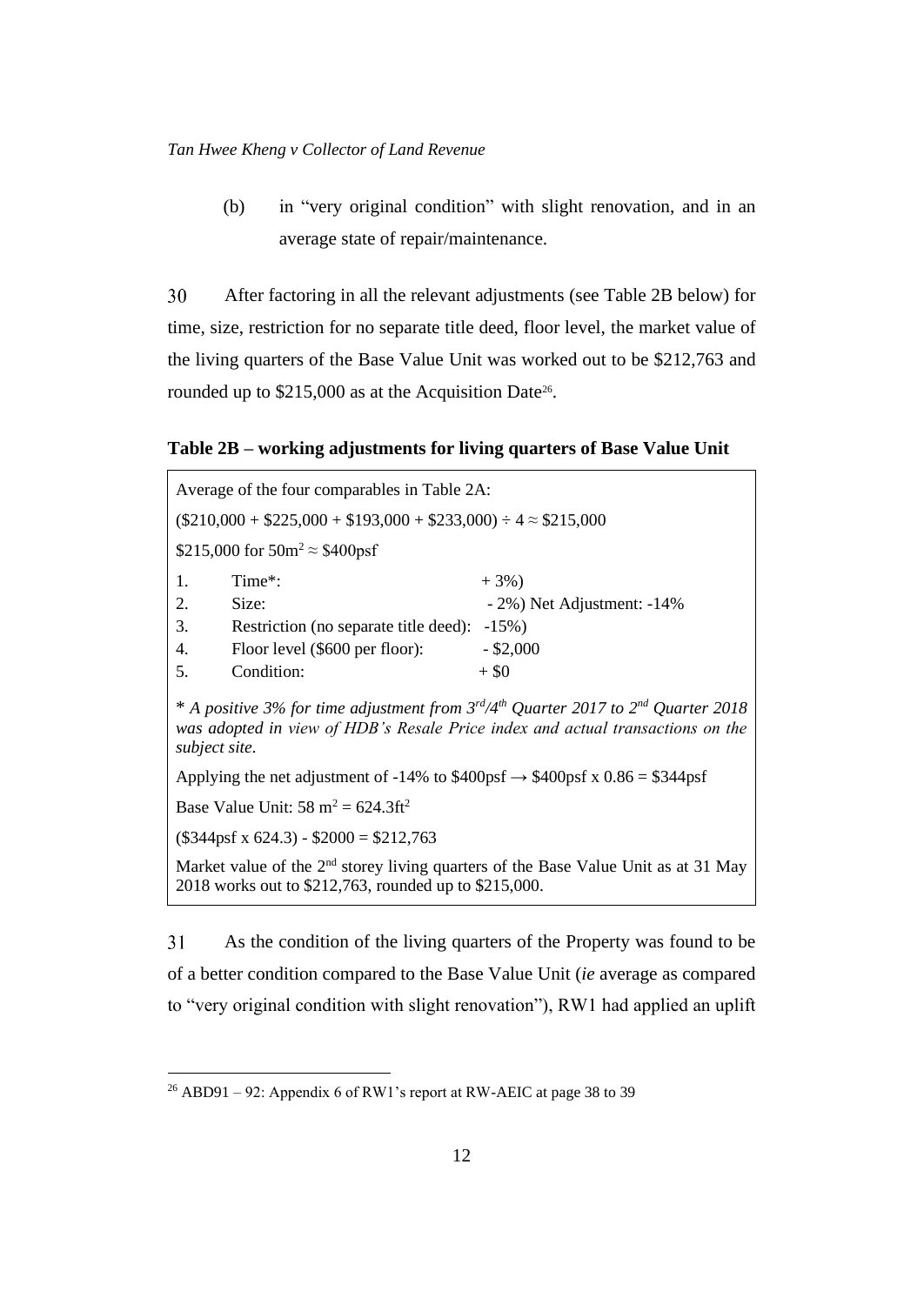of \$10,000 to the Base Value to derive the market value of the second storey living quarters of the Property at \$225,000<sup>27</sup>.

## <span id="page-16-0"></span>*Income Method and other data*

32 In the conclusion of RW1's report, it was highlighted that her valuation of the shop premises of the Base Value Unit (*ie* Block 82 #01-19) at \$1,799 psf was much higher compared to the actual transacted prices of commercial properties at the SERS site itself which ranged from \$793 psf to \$1,341 psf in the years 2016, 2017 and 2018 for shop sizes ranging from 55 square metres to 97 square metres. See Table 3 below:

| S/N            | <b>Address</b>                             | <b>Property</b><br><b>Type</b>          | <b>Floor Area</b>                                                     | Lease<br>tenure                  | <b>Transacted</b><br><b>Price</b>                               | Date of<br><b>Transaction</b> | <b>Remarks</b>                                                                 |
|----------------|--------------------------------------------|-----------------------------------------|-----------------------------------------------------------------------|----------------------------------|-----------------------------------------------------------------|-------------------------------|--------------------------------------------------------------------------------|
| 1              | Block 81<br>Macpherson<br>Lane<br>$#01-33$ | Shop                                    | $82 \text{ m}^2$                                                      | 73 years<br>wef<br>1 Jan<br>1994 | \$700,000<br>$(\$793$ psf)                                      | 4 April 18                    | Fair specific<br>location.<br>intermediate unit<br>with 3 shop fronts          |
| $\overline{2}$ | Block 82<br>Macpherson<br>Lane<br>$#01-25$ | Shop with<br>living<br>quarters<br>(LQ) | $113 \text{ m}^2$<br>$(S: 55 \text{ m}^2 +$<br>LQ: $58 \text{ m}^2$ ) | 73 years<br>wef<br>1 Jan<br>1994 | \$1,000,000<br>(Shop at<br>$$1,343$ psf)<br>\$205,000<br>for LQ | 25 Nov 17                     | Above average<br>specific location,<br>intermediate unit<br>with 2 shop fronts |
| 3              | Block 82<br>Macpherson<br>Lane<br>$#01-11$ | Shop                                    | $97 \text{ m}^2$                                                      | 73 years<br>wef<br>1 Jan<br>1994 | \$1,400,000<br>(\$1,341psf)                                     | 14 July 16                    | Above average<br>specific location,<br>corner unit with 3<br>shop fronts       |

**Table 3 – sales evidence of shops at the subject SERS site**

33 To ensure that the compensation award would be fair and robust, RW1 had also used the Income Method of valuation as a check. The appropriate yield rates were derived separately for the shop on the first storey and the living quarters on the second storey.

<sup>27</sup> ABD93: Appendix 7 of RW1's report at RW-AEIC at page 40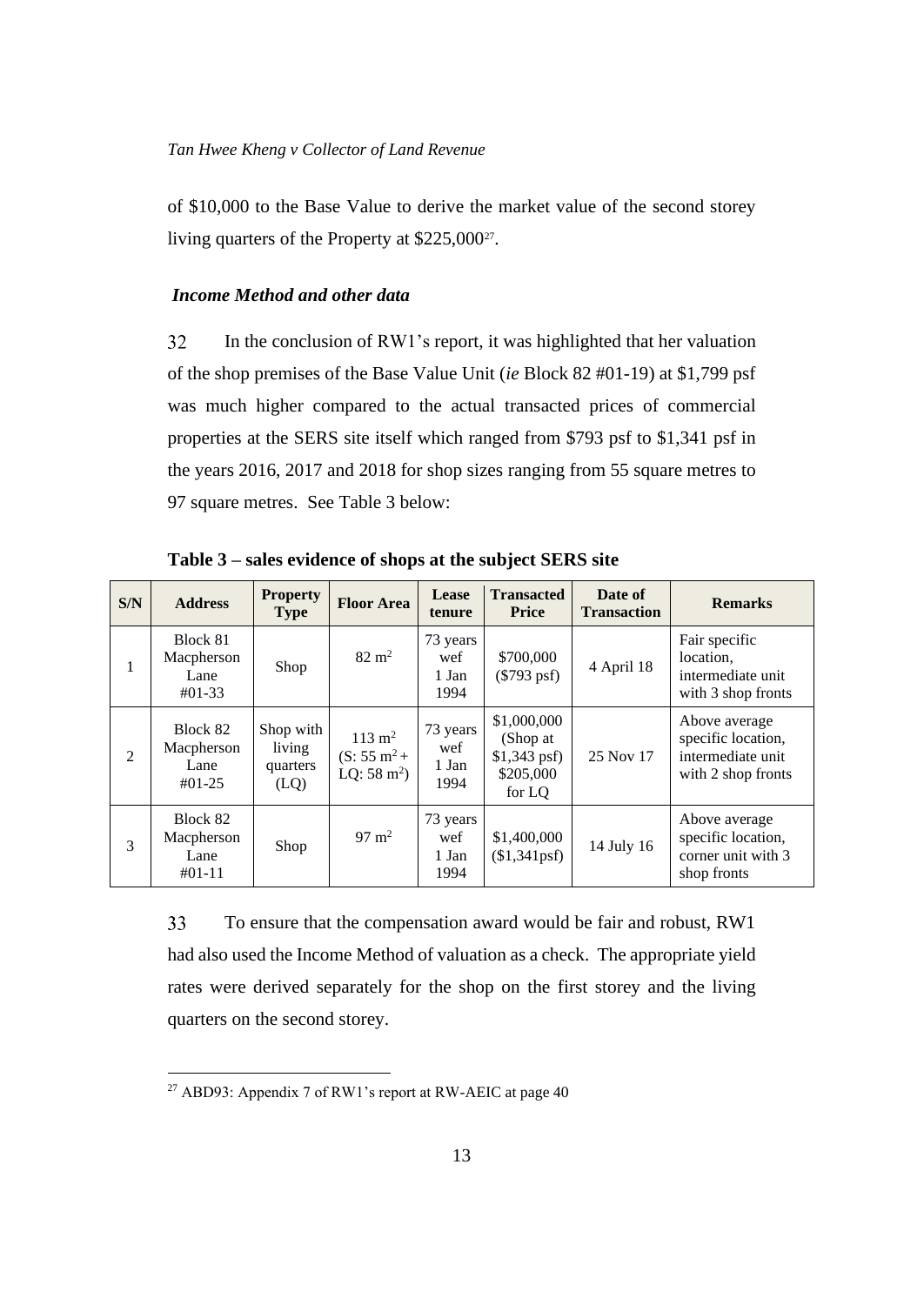34 From the transacted prices and the rental incomes of Block 81 Macpherson Lane #01-33 and Block 82 Macpherson Lane #01-11, RW1 derived the yield rate of 2.26%<sup>28</sup> for the shops at the SERS site and 5.7% for the living quarters on the second storey. Based on the derived yield rate of 2.26%, RW1 had worked out the capital value of the shop at \$995,000 and the living quarters at \$250,000. Adding up the two components, RW1 had derived the market value of the Property at \$1,245,000 using the Income Method. She thus concluded that her valuation of \$1,305,000 was fair and reasonable<sup>29</sup>.

#### <span id="page-17-0"></span>**AW1's valuation of \$1,363,000.00**

35 AW1's report on the Property carried a largely similar description to that of RW1 in terms of its location, the internal accommodation and finishes, and its condition of repair as generally average<sup>30</sup>.

36 In arriving at the market value of the Property using the Direct Comparison Method, AW1's analysis was based on the following comparables<sup>31</sup> as set out in Table 4:

<sup>28</sup> ABD95 – 97: Appendix 9 of RW1's report at RW-AEIC at pages 42 to 44

<sup>&</sup>lt;sup>29</sup> ABD113 – 114: Appendix 19 of RW1's report at RW-AEIC at pages 60 to 61

<sup>30</sup> ABD128, ABD132 – 136

<sup>31</sup> ABD140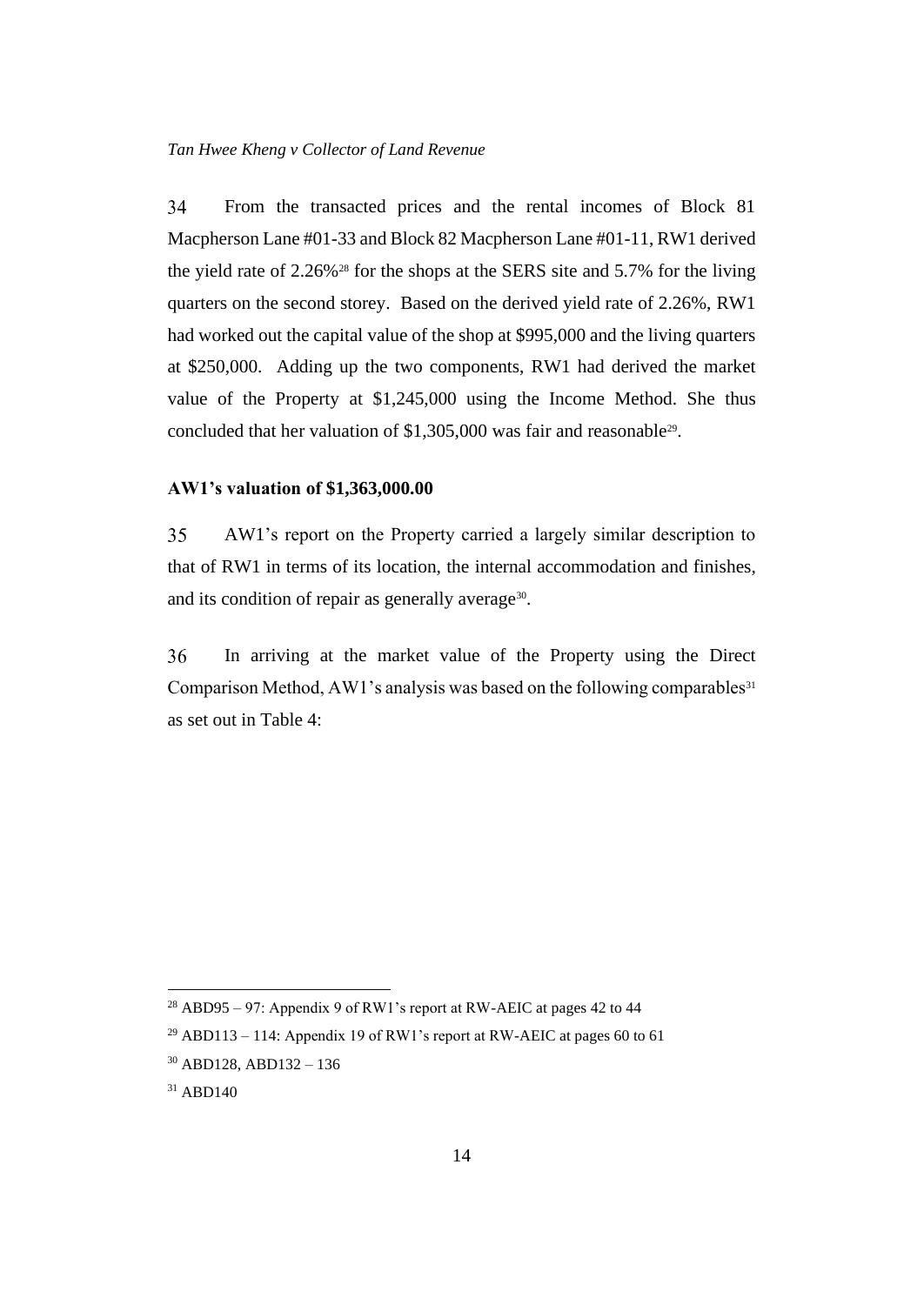| S/N            | <b>Address of Property</b>                    | <b>Strata</b><br><b>Floor Area</b> | <b>Consideration</b> | <b>Date of Contract</b> |
|----------------|-----------------------------------------------|------------------------------------|----------------------|-------------------------|
|                | Block 51<br>Lorong 6 Toa Payoh<br>$#01-72$    | $56 \text{ m}^2$                   | \$1,050,000          | May 2017                |
| $\overline{2}$ | Block 153<br>Serangoon North Ave 1<br>#01-464 | $136 \text{ m}^2$                  | \$2,200,000          | <b>July 2017</b>        |
| 3              | Block 53<br>Sims Place<br>#01-172             | $137 \text{ m}^2$                  | \$1,600,000          | September 2018          |

**Table 4 – comparables used by AW1**

37 AW1 had assessed the market value of the Property at \$1,363,000 which comprised \$1,132,005 for the shop or trading area on the first storey and \$230,995 for the living quarters on the second storey<sup>32</sup>.

38 In arriving at his valuation figure, AW1's report stated that adjustments had been made for differences between the Property and the comparables in terms of location, tenure, size, shape, design and layout, age and condition of buildings, dates of transactions and other factors affecting its value<sup>33</sup>.

## <span id="page-18-0"></span>*Valuation of the shop unit*

39 Details of the comparable sales analysis between the Property and the three comparables are set out in Table 4A below (extracted from page 95 of AW1's valuation report with amendments made as per the Revised Table dated 1 December 2021 provided to the Board<sup>34</sup>):

 $32$  Appellant's Closing Submissions at paragraph 10 ("ACS [10]")

<sup>33</sup> ABD140

<sup>&</sup>lt;sup>34</sup> Attached to the email dated 2 December 2021 from Appellant's solicitors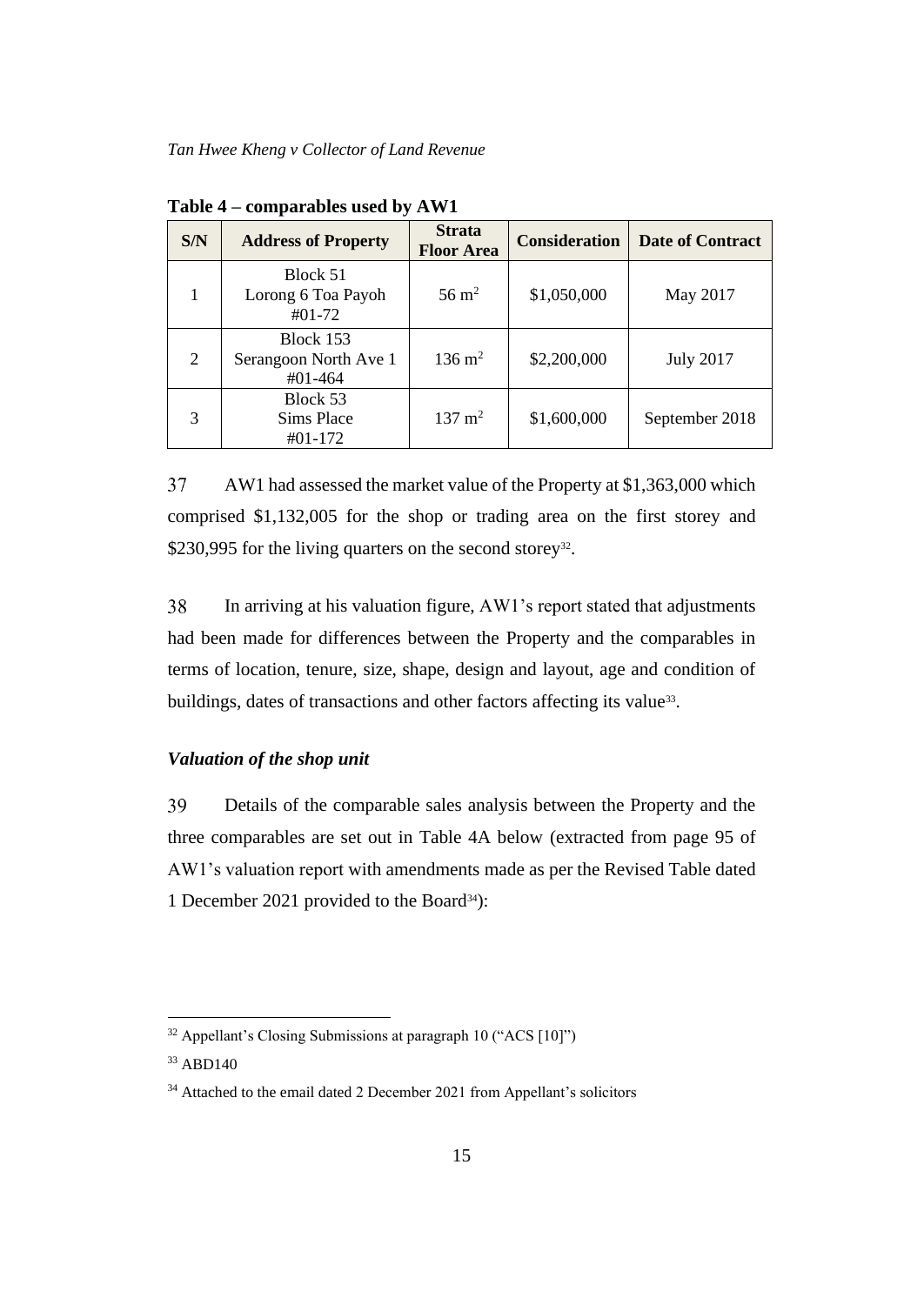| S/N            | <b>Address</b>                                   | <b>Property</b><br><b>Type</b>                   | <b>Floor Area</b>                                                         | Lease<br>tenure                      | <b>Transacted</b><br><b>Price</b>                                 | Date of<br><b>Transaction</b> | <b>Adjustment factors</b><br>$(\%$ or absolute \$)                                                                                                                                                                                                                                                                                |
|----------------|--------------------------------------------------|--------------------------------------------------|---------------------------------------------------------------------------|--------------------------------------|-------------------------------------------------------------------|-------------------------------|-----------------------------------------------------------------------------------------------------------------------------------------------------------------------------------------------------------------------------------------------------------------------------------------------------------------------------------|
| 1              | Block 51<br>Lorong 6 Toa<br>Payoh<br>#01-72      | Shop                                             | $56 \text{ m}^2$                                                          | 88<br>years<br>wef<br>1 July<br>1994 | \$1,050,000<br>(\$1,741.92<br>psf)                                | May 2017                      | $\triangleright$ larger precinct 14<br>shops: $+8\%$<br>$\triangleright$ shorter tenure: -10%:<br>$\triangleright$ better location: +5%<br>$\triangleright$ improved market<br>condition: $+1\%$<br>$\triangleright$ size: 0%<br><b>Total adjustments:</b><br>$+4%$<br>or $$40,499 \rightarrow$<br>\$1,071,749<br>say \$1,072,000 |
| $\overline{2}$ | Block 153<br>Serangoon<br>North Ave 1<br>#01-464 | Shop $(S)$<br>with<br>living<br>quarters<br>(LQ) | $136 \; \mathrm{m}^2$<br>$(S:60 \text{ m}^2)$<br>+ LQ:76 m <sup>2</sup> ) | 89<br>years<br>wef<br>1 July<br>1996 | \$2,200,000<br>(S: \$1,851,505<br><sub>or</sub><br>\$2,866.82psf) | <b>July 2017</b>              | $\triangleright$ neighbourhood centre:<br>$-25%$<br>$\triangleright$ shorter tenure: -12%:<br>$\triangleright$ better location: +6%<br>$\triangleright$ improved market<br>condition: $+1\%$<br>$\triangleright$ smaller size: +5%<br>Total adjustments: -<br>25% or \$424,233<br>$\rightarrow$ \$1,272,990<br>say \$1,273,000    |
| 3              | Block 53<br><b>Sims Place</b><br>#01-172         | Shop $(S)$<br>with<br>living<br>quarters<br>(LQ) | $137 \text{ m}^2$ (S:68)<br>m <sup>2</sup><br>+ LQ: 69 m <sup>2</sup> )   | 86<br>years<br>wef<br>1 Jan<br>1994  | \$1,600,000<br>$(S:\$1,283,603$<br><b>or</b><br>$$1,753.67$ psf)  | Sep 2018                      | $\triangleright$ location similar: 0%<br>> shorter tenure: -9%:<br>$\triangleright$ better location: +5%<br>$\triangleright$ market condition: 0%<br>$\triangleright$ smaller size: 5%<br><b>Total adjustments:</b><br>$+1\%$ or \$13,042<br>$\rightarrow$ \$1,051,250<br>say \$1,050,000                                         |

**Table 4A – AW1's comparable sales analysis**

After taking into account the adjustments mentioned in Table 4A, 40 AW1's adjusted rates (psf) for the comparables are as follows: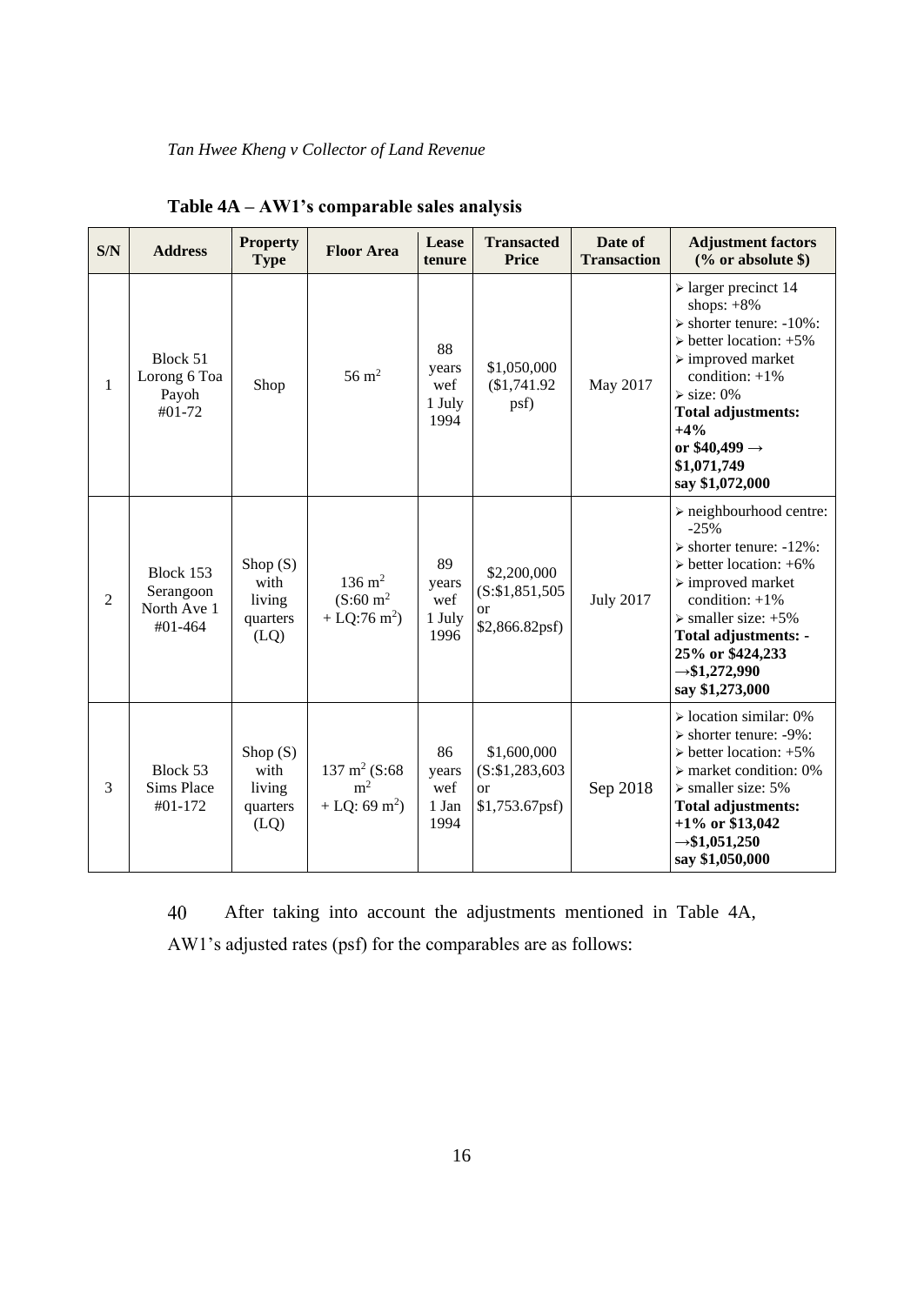| S/N            | <b>Address of Property</b>                   | Adjusted psf rate for trading area |
|----------------|----------------------------------------------|------------------------------------|
|                | Block 51 Lorong 6 Toa Payoh<br>$\#01 - 72$   | \$1,811                            |
| $\overline{2}$ | Block 153 Serangoon North Ave<br>$1\#01-464$ | \$2,150                            |
| 3              | <b>Block 53 Sims Place</b><br>$\#01 - 172$   | \$1,775                            |

41 Taking the average of the adjusted rates of the three comparables at \$1,913 psf, AW1's valuation for the shop or trading area of the Property was then derived at  $$1,132,005^{35}$ .

# <span id="page-20-0"></span>*Valuation of the living quarters*

42 As for the living quarters, AW1's valuation was derived from an average of the following sales transactions within the vicinity as detailed in the table below36:

| S/N            | <b>Address</b>                       | <b>Tenure</b>                 | Floor<br>area     | <b>Transacted</b><br><b>Price</b> | Unit rate      |          | Date of<br><b>Transaction</b> |
|----------------|--------------------------------------|-------------------------------|-------------------|-----------------------------------|----------------|----------|-------------------------------|
|                |                                      |                               | (m <sup>2</sup> ) |                                   | m <sup>2</sup> | psf      |                               |
| 1              | 81<br>Macpherson<br>Lane<br>$#02-41$ | 99 years<br>wef 1 Jun<br>1968 | 50                | \$193,000                         | \$3,860        | \$358.61 | 21 Nov 2017                   |
| $\overline{2}$ | 83<br>Macpherson<br>Lane<br>#03-249  | 99 years<br>wef 1 Jun<br>1968 | 64                | \$250,000                         | \$3,906.25     | \$362.90 | 29 Dec 2017                   |
| 3              | 81<br>Macpherson<br>Lane<br>$#02-31$ | 99 years<br>wef 1 Jun<br>1968 | 50                | \$210,000                         | \$4,200        | \$390.19 | 25 Jan 2018                   |
|                |                                      | Average                       |                   |                                   | \$3,988.75     | \$370.56 |                               |

<sup>35</sup> ACS [10] and [14]

<sup>36</sup> ABD95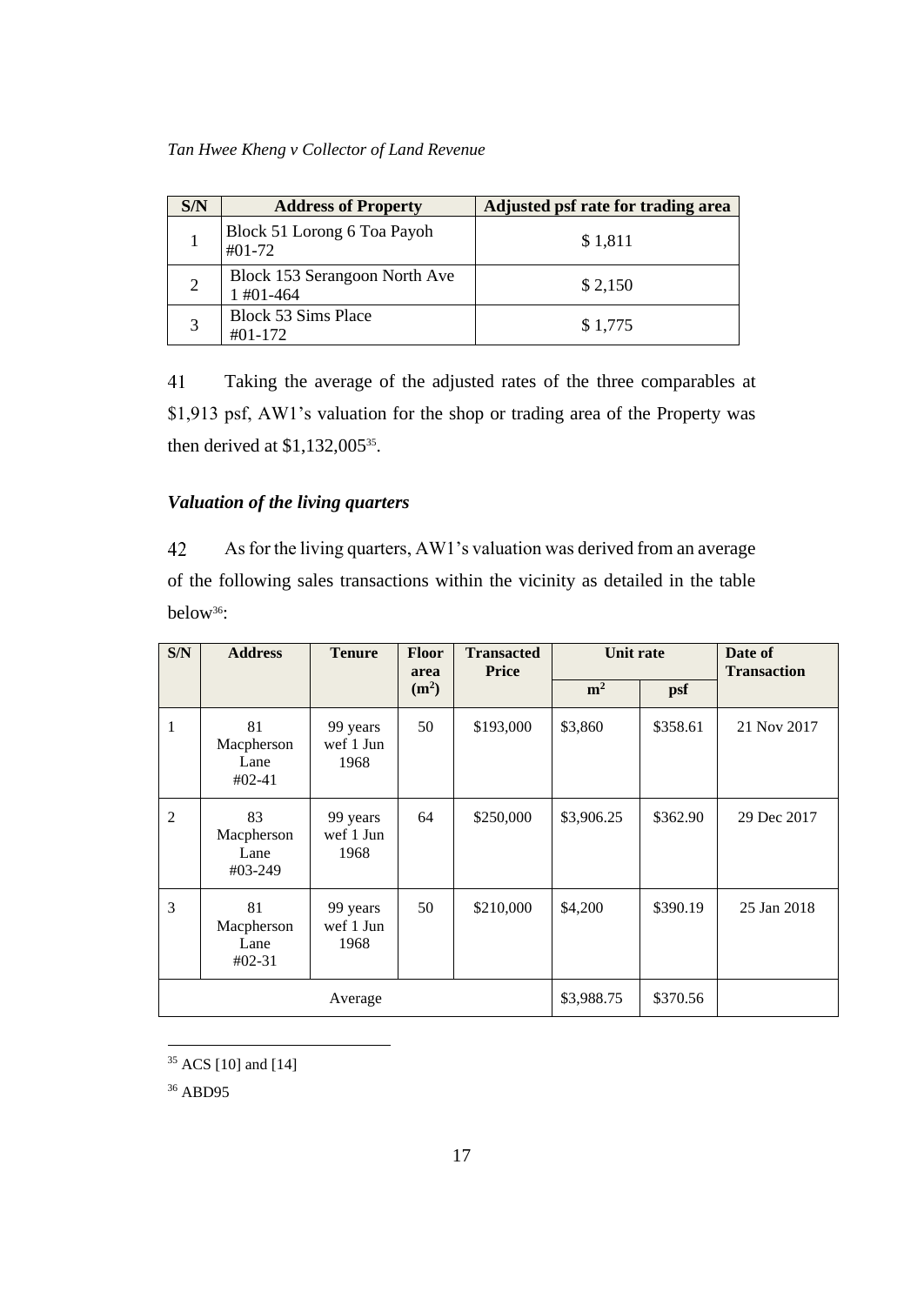43 Based on the floor area of the second storey of the Property of 58 square metres, AW1 had valued the living quarters on the second storey in the sum of \$230,995<sup>37</sup> .

#### <span id="page-21-0"></span>**Issues**

44 From the various contentions of the parties, the broad issues to be determined by the Board are:

- (a) Whether the Collector's Award of compensation based on the valuation report by RW1 is a fair and reasonable valuation of the market value of the Property as at the Acquisition Date; and
- (b) Whether the Appellant is entitled to claim reasonable expenses under section 33(1)(e) of the Act.

45 In relation to the first issue on determination of the market value of the Property, the dispute centred on the selection of comparables by the respective valuers for the purposes of deriving the market value and the appropriate adjustment factors to be considered. In this regard, the following sub-issues arise for our consideration:

- (a) Was the transaction dated 25 November 2017 for Block 82 Macpherson Lane #01-25 selected by RW1 an appropriate comparable?
- (b) Should the selected comparables be confined to properties located in precincts only and not neighbourhood centres?
- (c) Should the selected comparables be confined to transactions occurring before the Acquisition Date?

<sup>37</sup> ABD95 – see General Comments item 7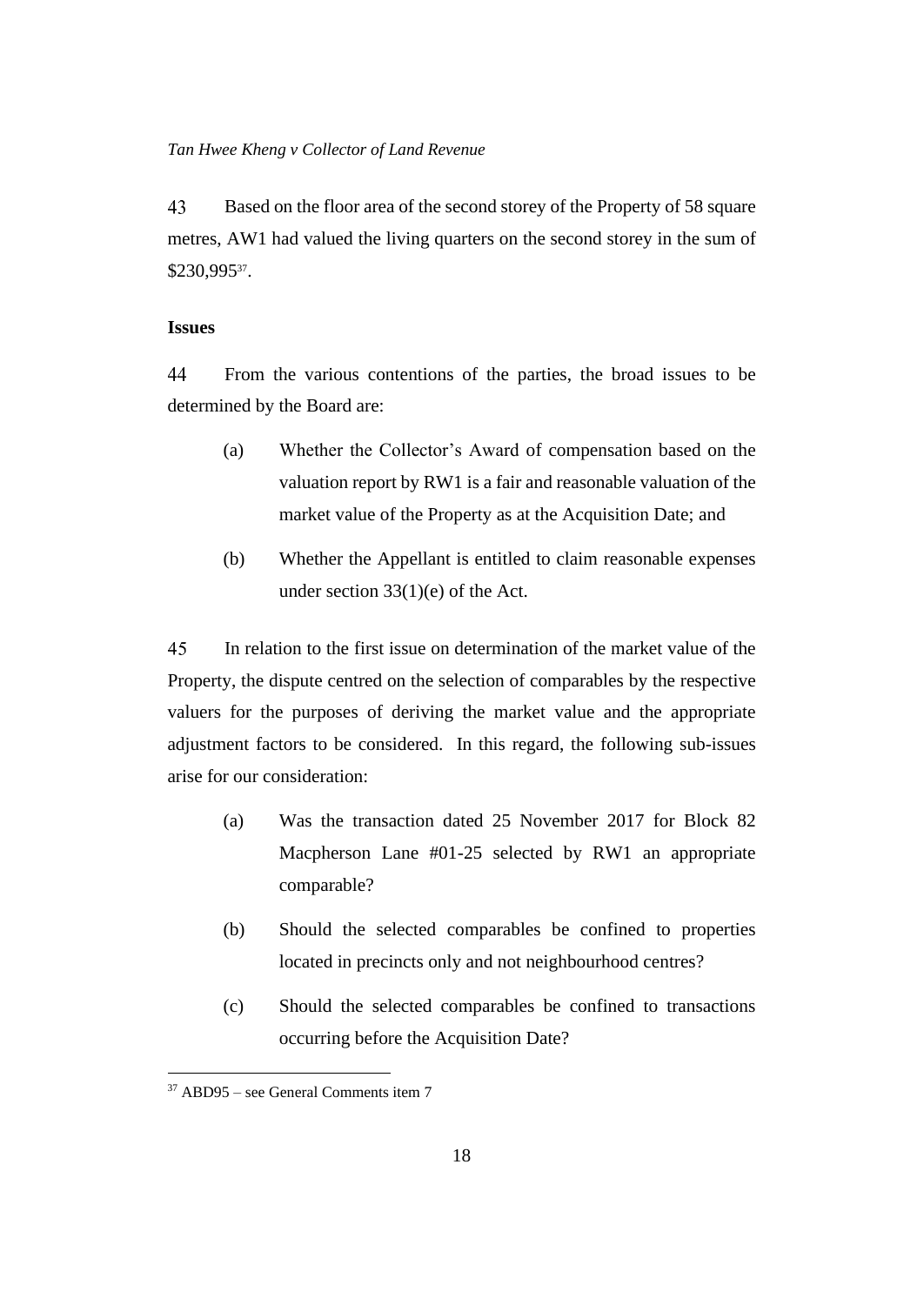(d) Is the market value of \$1,305,000 attributed to the Property as at the Acquisition Date fair and reasonable?

46 In relation to the second issue on the Appellant's claim for reasonable expenses, the following sub-issue arises for our consideration – is the Appellant entitled to claim additional buyer's stamp duty ("ABSD") and valuation fees as reasonable expenses?

## <span id="page-22-0"></span>**Whether the Collector's Award of compensation based on the valuation report by RW1 is a fair and reasonable valuation of the market value of the Property**

47 It is common ground that in using the Direct Comparison Method of valuation, the selection of the appropriate comparables is crucial. The objective of the exercise is to compare "like for like" to ensure accuracy of the derived market value. In this regard, the primary factors at play are location (which would have influenced the pedestrian traffic), size, shop frontage, lease tenure, age and condition of the properties, and dates of the transactions bearing in mind the overarching consideration that the derived market value shall be deemed not to exceed the price which a *bona fide* purchaser might reasonably be willing to pay for the property in question as at the Acquisition Date.

48 Of the three comparables selected by RW1, the Appellant had no issues with two of them, namely items s/n 2 and s/n 3 in Table 2. Both RW1 and AW1 had in fact selected s/n 2 *ie* the transaction dated 4 May 2017 for the shop unit at Block 51 Lorong 6 Toa Payoh #01-72 which had been sold for \$1,050,000 as an appropriate comparable. The Appellant, however, challenged RW1's selection of Block 82 Macpherson Lane #01-25 as a suitable comparable.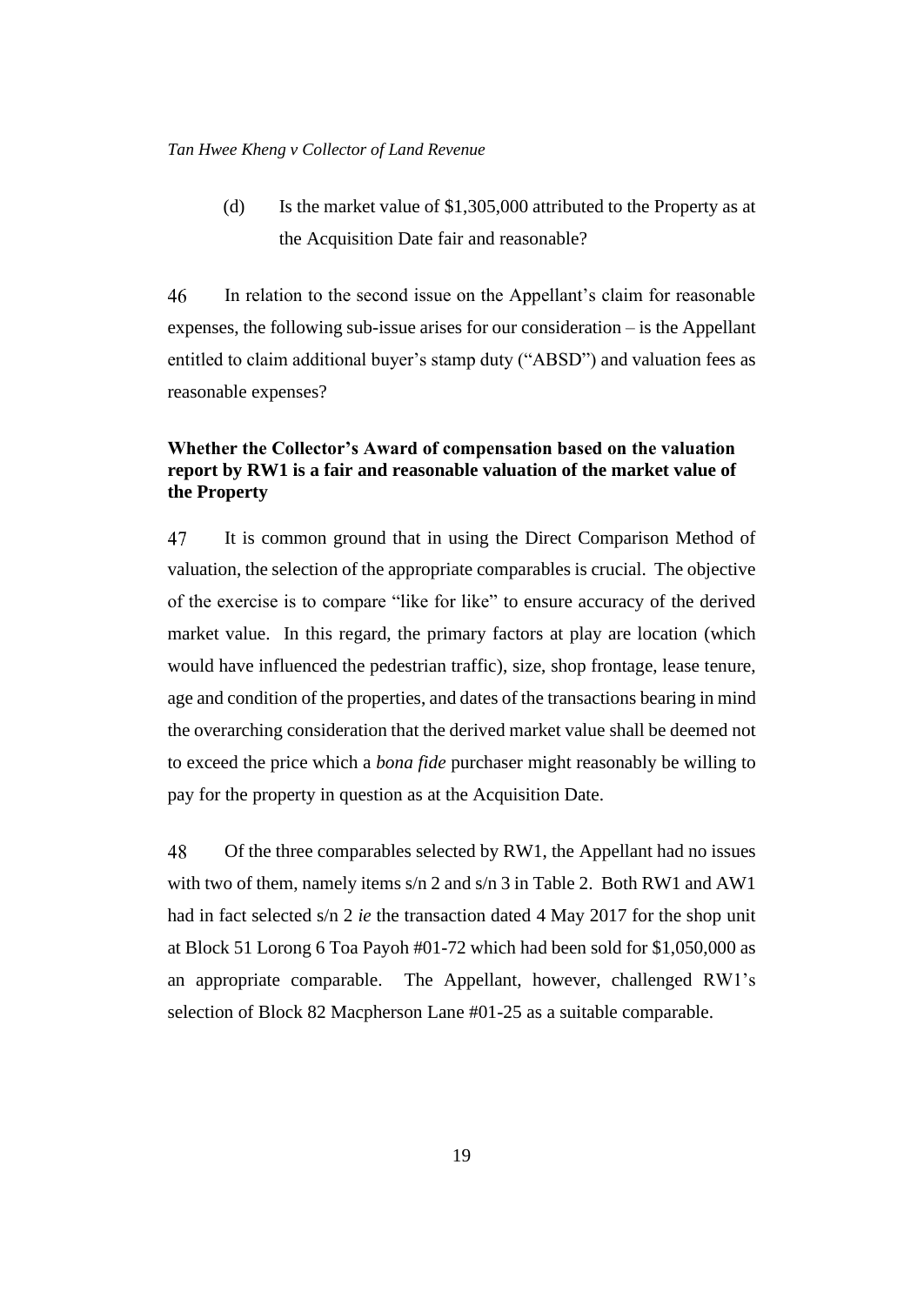49 As for the comparables selected by AW1, the Respondent took issue with the transaction in July 2017 for Block 153 Serangoon North Ave 1 #01- 464 as this is not a property located within a precinct. The third comparable selected by AW1 at Block 53 Sims Place #01-172 was rejected outright by the Respondent as the transaction registered in September 2018 post-dated the Acquisition Date.

50 The Board will examine the merits of each of the objections raised by the parties in turn.

## <span id="page-23-0"></span>*Was the transaction dated 25 November 2017 for Block 82 Macpherson Lane #01-25 ("Block 82 #01-25") an appropriate comparable?*

#### <span id="page-23-1"></span>*Appellant's submissions*

51 Counsel for the Appellant, Mr Patrick Ee ("Mr Ee") made the following arguments against the adoption of Block 82  $#01-25$  as a comparable<sup>38</sup>:

- (a) It did not qualify as a comparable as it failed to satisfy all the three "conjunctive parameters" of (i) being "like for like", (ii) being transacted within one year of the Acquisition Date, and (iii) its adjusted psf rate sitting within a variance band of between 10% to 15% of the average of the adjusted rates of the three comparables which was termed the "resultant base rate" ("Variance Test").
- (b) Adherence to these "conjunctive parameters" was for the purposes of "quality control" such that a comparable that did not strictly meet these collective attributes are "automatically not fit for use and must be discarded".

<sup>38</sup> ACS [14]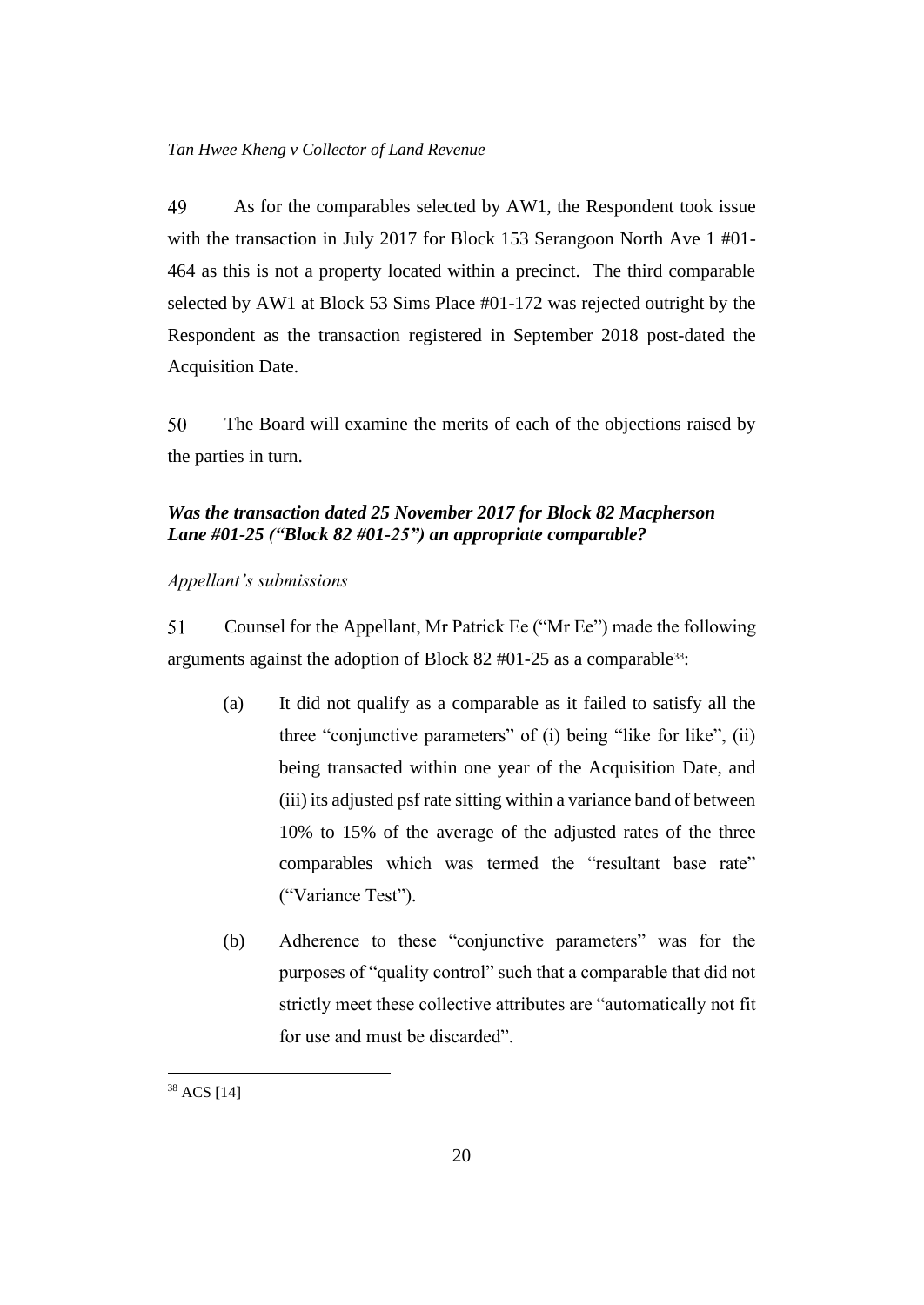(c) While Block 82 #01-25 fulfilled the first two parameters, it did not satisfy the third parameter of the Variance Test. The transacted value on a per square foot (psf) basis fell outside a variance band of 10% to 15% of the average of the adjusted rates of the three comparables as demonstrated in the following table:

| Comparable          |            | $\mathfrak{D}$ | 3               |  |
|---------------------|------------|----------------|-----------------|--|
| Property            | Block 82   | Block 51       | Block 85 Lorong |  |
| address             | Macpherson | Lorong 6 Toa   | 4 Toa           |  |
|                     | Lane       | Payoh          | Payoh           |  |
|                     | $#01-25$   | $#01-72$       | $\#01 - 340$    |  |
| $AR^*$ (Value psf)  | \$1,383    | \$1,942        | \$2,055         |  |
| $RBR**$ (Value psf) |            | \$1,799        |                 |  |
| Variance between    |            |                |                 |  |
| AR and RBR          | $-23.12%$  | 7.95%          | 14.23%          |  |

\*Adjusted rate

\*\*Resultant base rate

- (d) Falling outside the 10% to 15% variance band indicates that the comparable presents a skewed value and must be discarded.
- (e) In the selection of comparables, what is material is the variance as it is an "unmistakable indication" of whether such a comparable is suitable or not.

52 In addition to the Variance Test, comparing the rate of Block 82 #01-25 of \$1,343 psf on 25 November 2017 to RW1's resultant rate of \$1,799 psf as at the Acquisition Date shows an appreciation of 34% in the property value within six months. This stark difference in values over a short span of six months is quite far-fetched and indicative that the property had been transacted at an undervalue on 25 November 2017.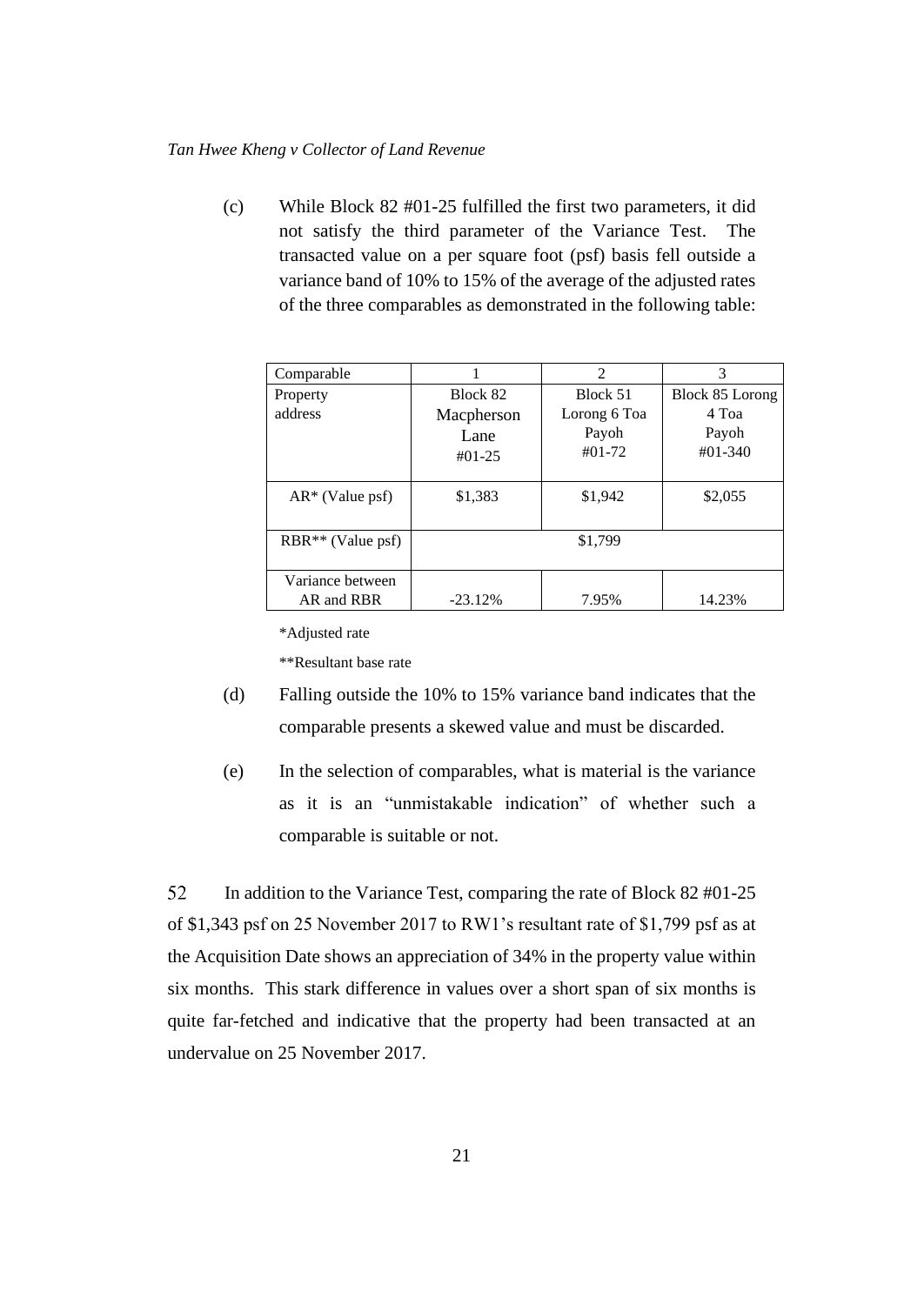53 There was further support to Block 82 #01-25 being an anomaly when one considered the transaction at Block 82 Macpherson Lane #01-11 Singapore 360082 ("#01-11"), a large unit with a trading area of 97 square metres, transacted at \$1,400,000 or \$1,341 psf on 14 July 2016. This property which was almost double the size was transacted at only \$2 psf below that of Block 82 #01-25. Since it is generally accepted that the larger property will translate into a smaller psf rate, the fact that #01-11 commanded a rate of only \$2 psf below that of #01-25 makes it doubtful that Block 82 #01-25 was a transaction at fair market value.

54 While AW1 had initially regarded Block 82 #01-25 as a suitable comparable, this was due to his misapprehension that the transacted price of \$1,000,000 was only for the first storey trading area and that a further \$205,000 was to be accorded to the living quarters on the second storey. When he realised that the actual transaction price of \$1,000,000 was for the entire property which was "grossly under-priced", he had to discard Block 82 #01-25 as a comparable and look for others that were more suitable<sup>39</sup>.

#### <span id="page-25-0"></span>*The Board accepts that Block 82 #01-25 is an appropriate comparable*

55 We are unable to accept the Appellant's submissions that Block 82 #01- 25 should be discarded as an unsuitable comparable for the following reasons:

(a) In terms of value-sensitive attributes and factors such as location, lease tenure, size, age and condition of the building, and date of transaction it is clearly a "like for like" comparison which requires only one minimal adjustment to be made, *ie* to the date of transaction.

<sup>39</sup> ACS [14 (l)]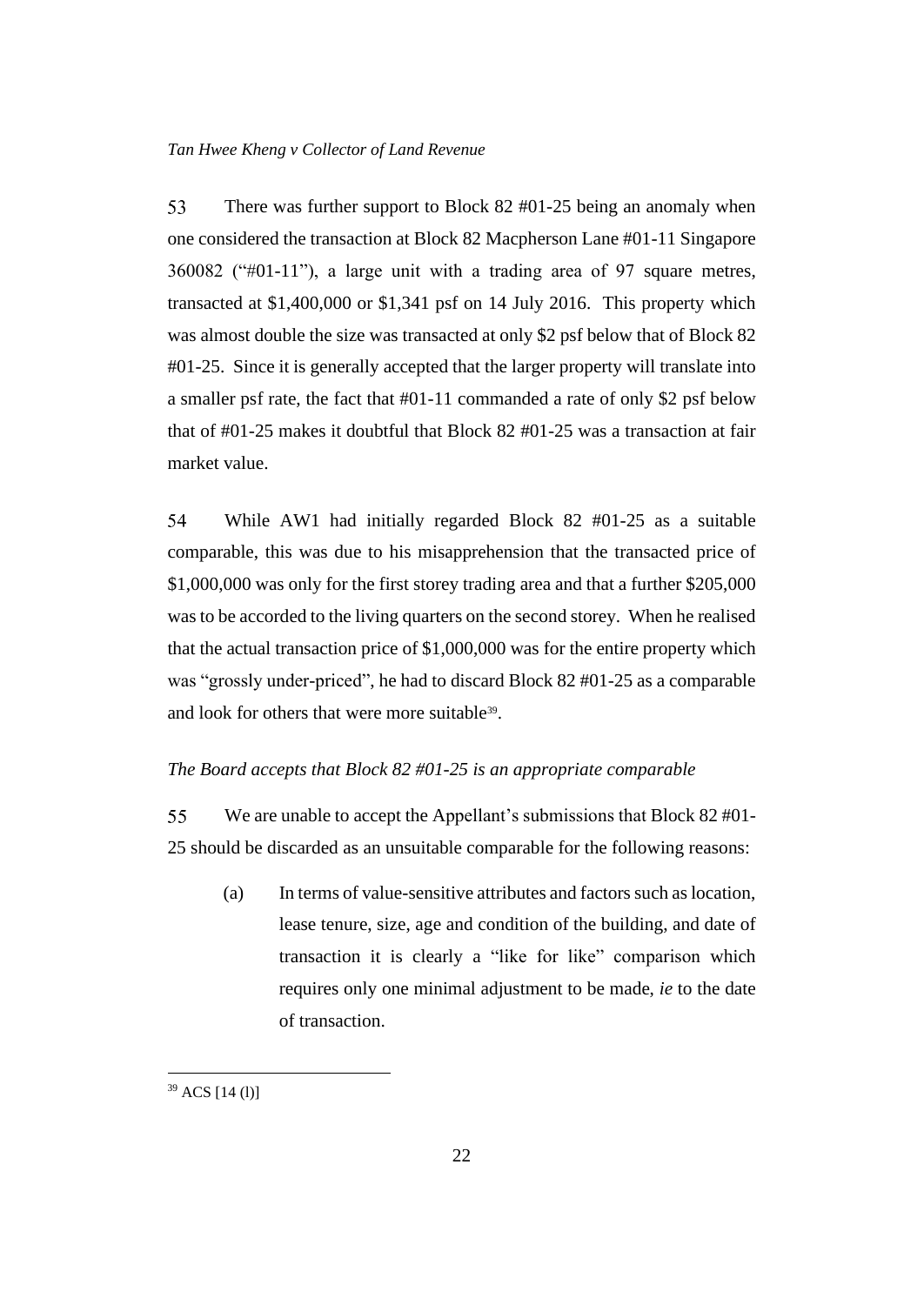- (b) Just like the Property, it is an intermediate unit with an identical floor area for both the first storey shop and second storey living quarters located within the same precinct and of a similar age as well as similar state of repair and maintenance.
- (c) While AW1 had sought to impugn the transaction for Block 82 #01-25 in November 2017 as being grossly under-priced, and even suggested that this was a "distress sale", there was no evidence adduced before the Board to support this assertion or suggestion. As conceded by AW1 at the hearing of the appeal, he was merely relying on hearsay received from his instructing counsel<sup>40</sup>. We were unable to accord any weight to such evidence. In any case, there was simply no material placed before us sufficient to displace the transaction for Block 82 #01- 25 on 25 November 2017 as anything other than an arm's length deal between a willing buyer and a willing seller.
- (d) As for the transaction having to be discarded for failing to satisfy the three conjunctive parameters, and in particular what Mr Ee had characterised as the "Variance Test", we were unable to find any evidentiary basis for such criteria to apply in the methodology for the selection of comparables for purposes of a valuation exercise. A submission from counsel that this was accepted industry practice was nothing more than a bare assertion unsupported by any industry guidelines, textbook or precedent.

<sup>40</sup> NE, 24 June 2021, 20/10 – 29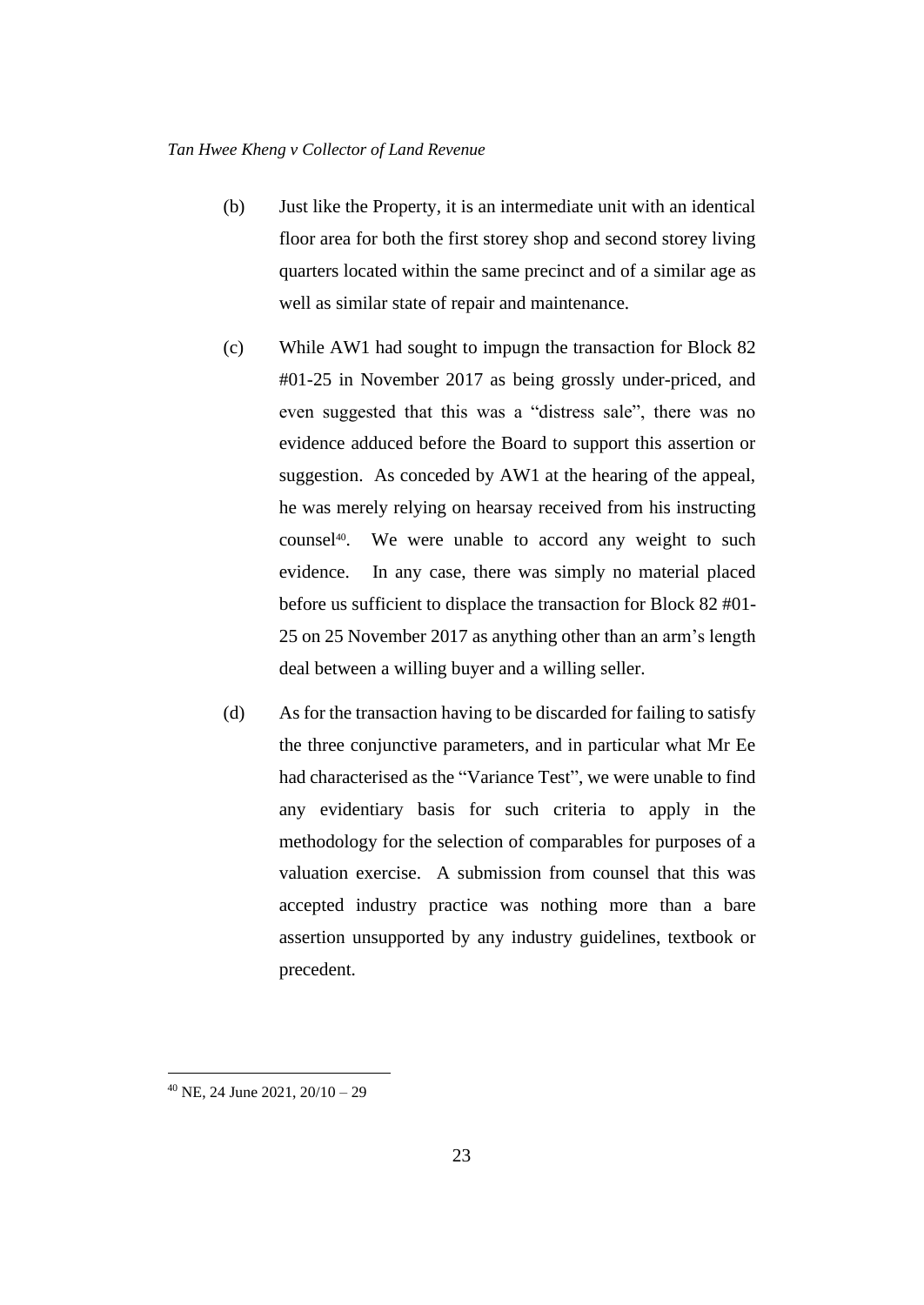- (e) The 'Variance Test' proposed by the Appellant measures the deviation of the adjusted rate of each comparable from the 'resultant base rate'. By accepting a variance band of 10% to 15% of the 'resultant base rate', it was assumed that the 'resultant base rate' represents the correct value. Yet the 'resultant base rate' was derived by using the simple average of the adjusted rates of the three comparables in this case. This implies that equal weight had been given to all the three comparables. In other words, all the three comparables were regarded as equally good comparables. If any of the comparables were deemed unsuitable, it should not have been used to derive the 'resultant base rate' in the first place. With respect, this "Variance Test", in our view, is thus highly questionable if not flawed.
- (f) Based on similarity in attributes, Block 82 #01-25 is in fact most comparable to the Property. Only the date of the transaction requires a minimal adjustment of 3%. On the other hand, all the other comparables adopted by both RW1 and AW1 vary from the Property rather significantly, requiring adjustments made to account for at least four variables each, and with the magnitude of adjustment as high as 25%. In the Direct Comparison Method, both the high number of adjustments required, and the magnitude of adjustments made to each variable, contribute to valuation adjustment errors.
- (g) The Appellant also compared the actual consideration of \$1,343 psf for Block 82 #01-25 with RW1's resultant base rate of \$1,799 psf to conclude that the property was transacted at an undervalue, rendering it an unsuitable comparable. However, RW1 had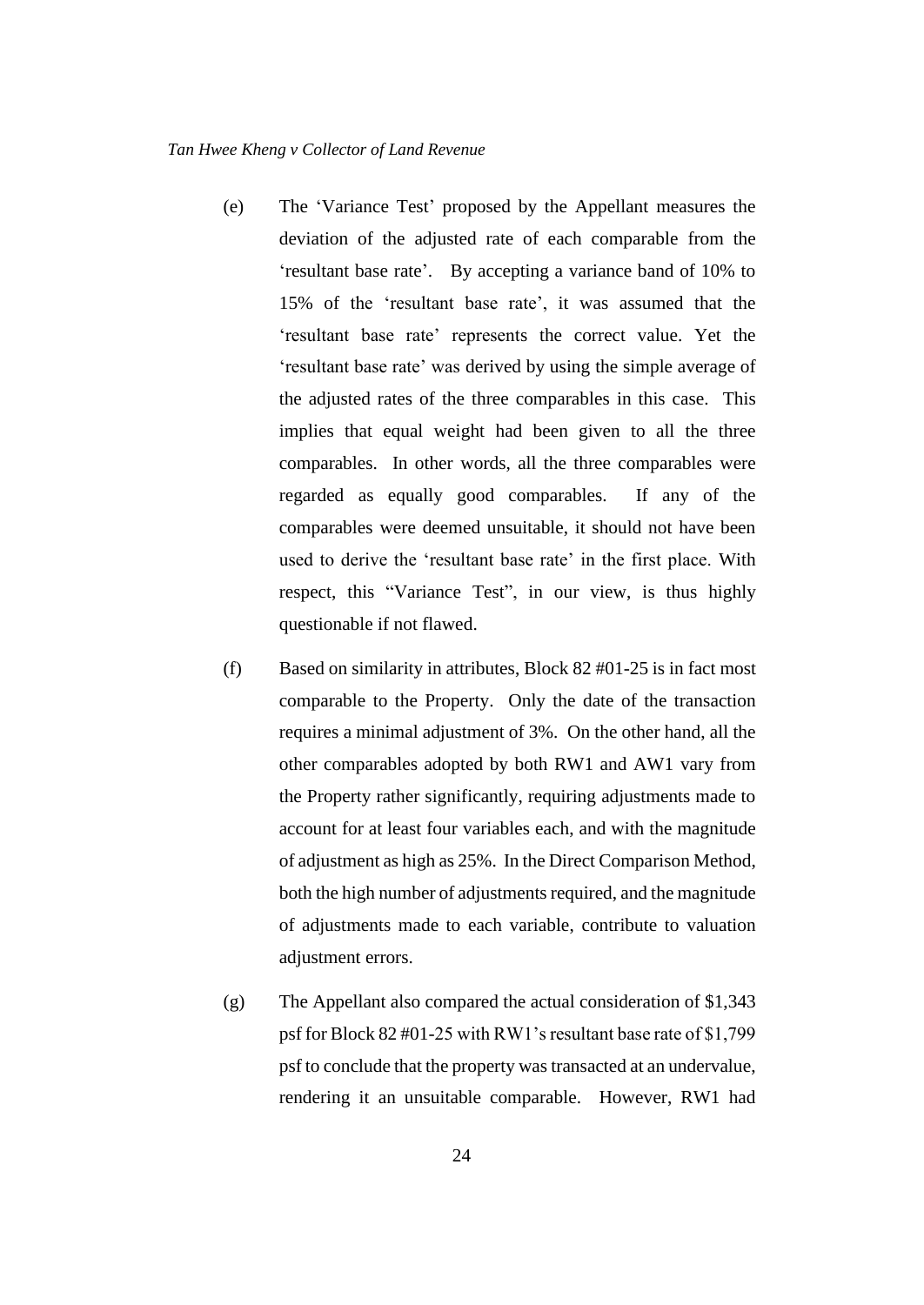mentioned in her valuation report and testified at the hearing that she was deliberately generous in her valuation (of \$1,799 psf) as she wanted to "give a fair and robust compensation" to SERS properties<sup>41</sup>.

(h) The Appellant further argued that Block 82 #01-25 was an anomaly when one considered the transaction price of \$1,341 psf for Block 82 Macpherson Lane #01-11 despite it being a large unit with a trading area of 97 square metres. We note that this property (#01-11) was not adopted by both RW1 and AW1 as a comparable. It was highlighted by RW1 to be an unsuitable comparable because it is a corner shop unit with better shop frontage and was being used as a minimart. In our view, having factored in these attributes other than size to justify the price of \$1,341 psf, the price for Block 82 #01-25 did not seem to be an anomaly.

56 In conclusion, we find no basis to exclude evidence of the transaction for Block 82 #01-25 for the purposes of an objective evaluation of the market value of the Property.

## <span id="page-28-0"></span>*Should the selected comparables be confined to properties located in precincts only and not neighbourhood centres?*

57 This issue arose from the Appellant's contention that while the Property is physically located within a precinct at Macpherson Lane, the locality of this precinct had acquired the characteristics of a neighbourhood centre.

<sup>41</sup> ABD83; NE, 24 June 2021, pages 45 to 46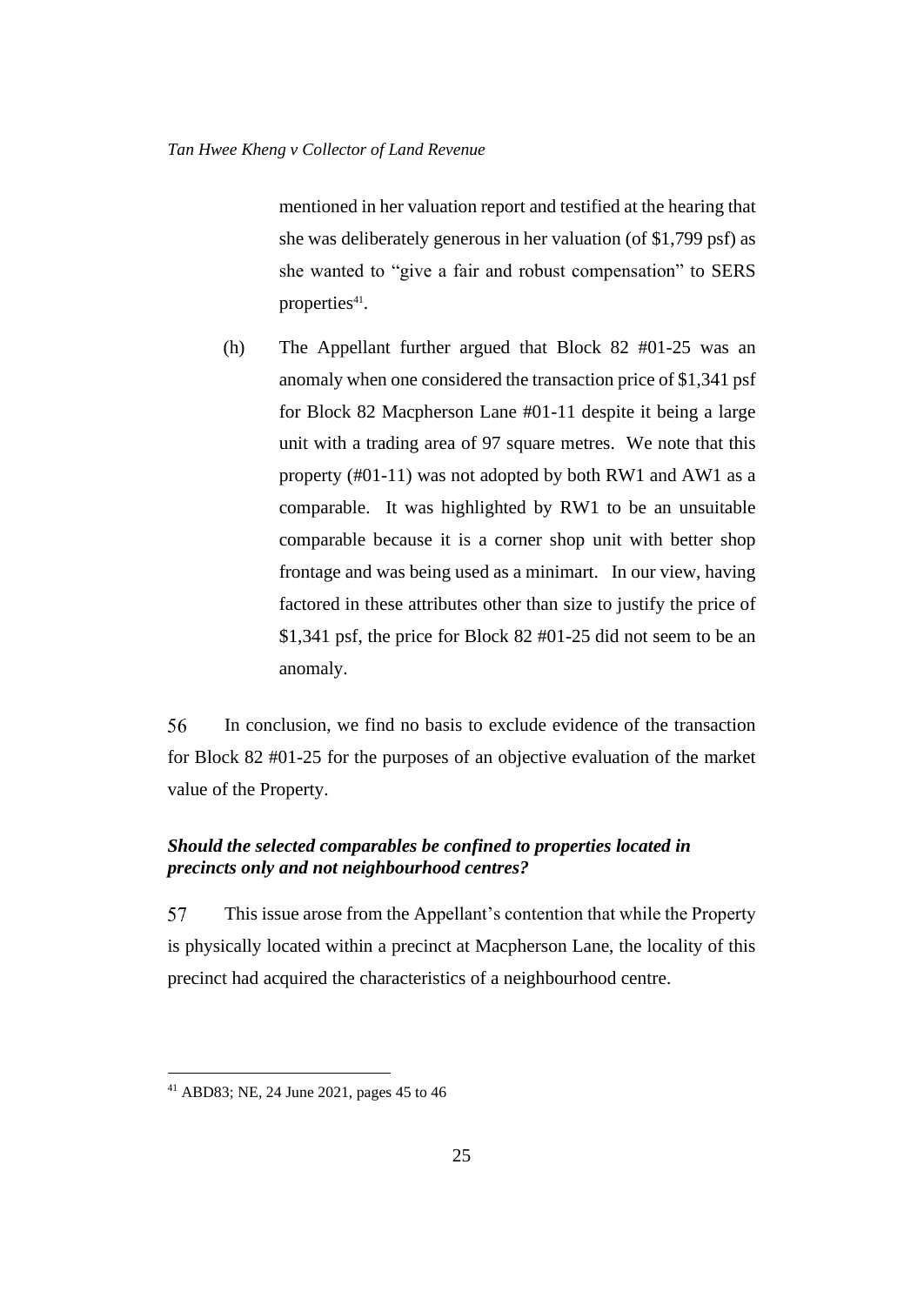58 The terms "precinct" and "neighbourhood centre" are HDB town planning terms representing a hierarchy of facilities to residents<sup>42</sup>. Facilities within a precinct and neighbourhood centre cater to most of the residents' dayto-day needs. A neighbourhood centre comprises a number of precincts of about 400 to 800 residential units with shops and other facilities designed to serve a wider catchment of residents.

59 AW1's premise was that the Macpherson Lane precinct did not just serve the residents within that precinct, but also its neighbouring areas, including the nearby industrial estate to its north, the private estate to its west, the larger Macpherson estate across the canal to its south-east and the Tai Seng MRT locale (including BreadTalk IHQ) to its northeast. This extended reach is demonstrated by the precinct having taken on the character as a destination location where facilities like specialty cafés serving gourmet coffee, gelato, health care services, shops and hair stylists can be found. Hence, one of the comparables chosen by AW1 is a property located within a neighbourhood centre, *viz* Block 153 Serangoon North Ave 1 #01-464 ("AW1's Comparable 2").

60 RW1 had confined her selection of comparables to shops located within precinct blocks. She explained that AW1's Comparable 2 was not suitable as this is a neighbourhood centre shop instead of a precinct shop<sup>43</sup> with a correspondingly much larger catchment. Another significant difference is the age of the property – as at the Acquisition Date, it was 32 years old as compared to 50 years for the Property.

<sup>42</sup> [www.hdb.gov.sg/about-us/history/town-planning;](http://www.hdb.gov.sg/about-us/history/town-planning) ACS [15(c)]

<sup>43</sup> NE, 24 June 2021, 50/29 – 30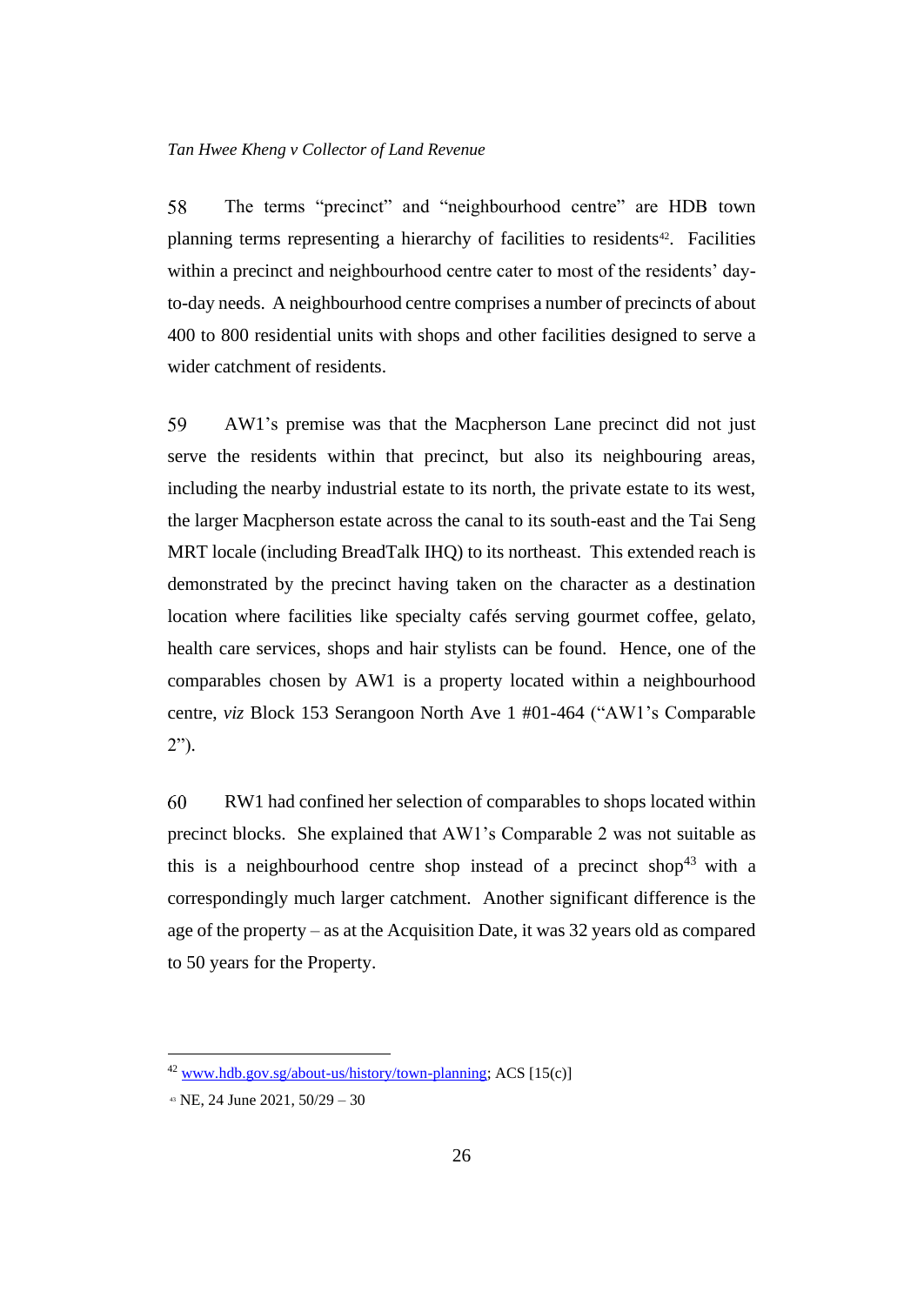61 Whether a comparable is located within a precinct or a neighbourhood centre, the key issue is on the location of the selected comparable relative to that of the Property in drawing pedestrian traffic; and how much to adjust to account for the difference in their locations. Such adjustments are usually highly subjective and contentious. Where the required adjustment is significant, it is indicative of a significant difference in their locations, and hence renders the selected comparable as unsuitable. We note from AW1's comparable sales analysis, that he had made a sizeable 25% adjustment for the location of his Comparable 2 which is in a neighbourhood centre. This alone suggests that the comparable is not suitable.

## <span id="page-30-0"></span>*Should the selected comparables be confined to transactions occurring before the Acquisition Date?*

62 The third comparable used by AW1 was a shophouse at Block 53 Sims Place transacted in September 2018 ("AW1's Comparable 3"). RW1 had rejected this transaction as a suitable comparable as it post-dated the Acquisition Date. According to RW1, a post-dated transaction ought not to be used as a comparable. This was based on industry practice as well as what she had been taught when she started doing valuation. Notably, she did not raise any issue on whether the transaction price of this comparable might have been influenced by the SERS exercise which was announced earlier in May 2018.

63 AW1 denied that the use of post-dated transactions is prohibited by principle or industry practice. He maintained that a post-dated transaction remains relevant for consideration as it would serve to confirm the trend indicated by the comparables on or before the Acquisition Date.

64 As there was no available literature given to the Board to support RW1's assertion of the accepted principle or practice of valuation that she had adhered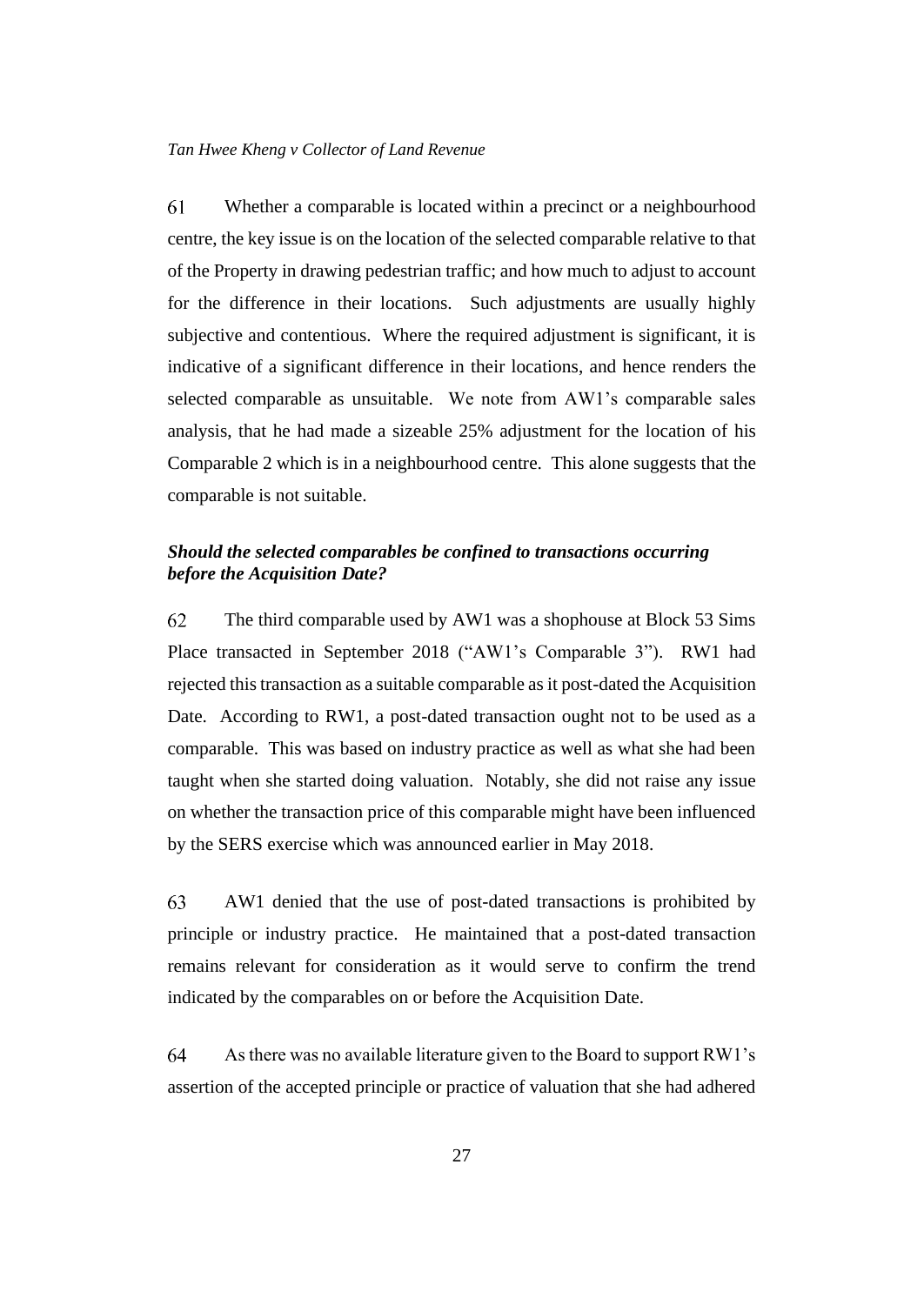to, we do not think that a transaction should be rejected outright merely because it is after the Acquisition Date. On the contrary, it would serve to confirm the state of the market as at the Acquisition Date and provide a holistic consideration of all the factors at play in deriving a more accurate valuation.

65 In any case, from RW1's testimony at the hearing, the inclusion of AW1's Comparable 3 into the analysis did not assist the Appellant's case as it would in fact lead to a lower valuation of the Property.

## <span id="page-31-0"></span>*Is the market value of \$1,305,000 attributed to the Property as at the Acquisition Date fair and reasonable?*

66 Having considered the valuation reports of both AW1 and RW1 and heard their concurrent testimonies, the Board is of the unanimous opinion that RW1's valuation is more thorough and well-substantiated.

67 Empirical data based on on-site inspections of the different properties and observations of actual pedestrian traffic was relied on to make the relative adjustments in deriving the final market value for the trading area of the Property. In this regard, we note that RW1 had recorded a total of 19 visits to the subject site at different times of the day and on different days of the week to observe the actual conditions<sup>44</sup> before making the appropriate adjustments.

68 The separate adjustment factors for time and shop frontages were supported by data of transactions in neighbouring vicinities<sup>45</sup>. Past transactions over the years from 2016 to 2018 at the SERS site were also considered to determine if the market valuations accorded were robust<sup>46</sup>.

 $44$  ABD79 – 80, and Appendix 22 at ABD117

 $45$  ABD78 – 79

<sup>46</sup> ABD83 and Table 3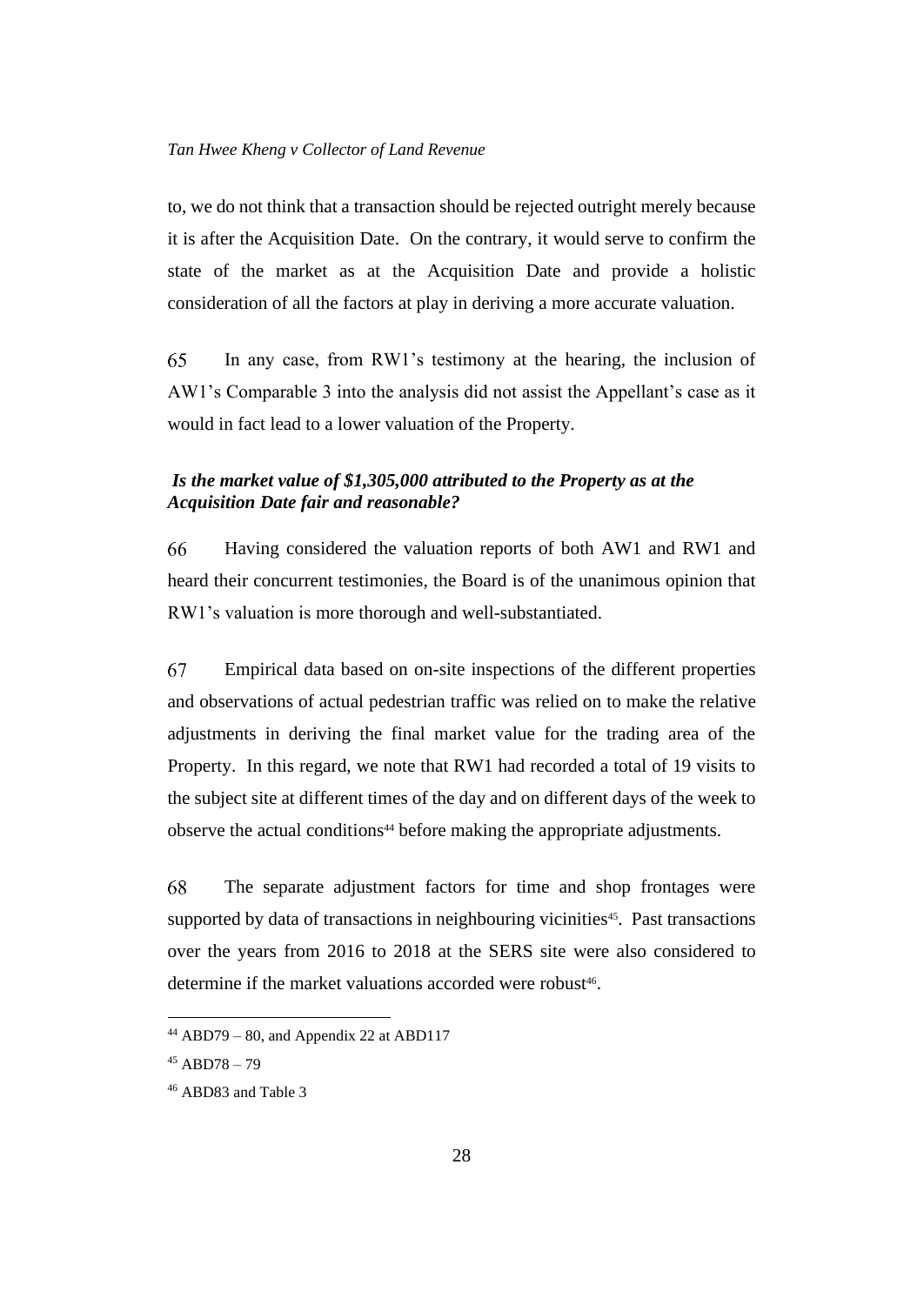69 In contrast, AW1's views as to the enhanced attributes of the Macpherson Lane precinct, without any empirical supporting evidence, were in our view impressionistic at best. AW1's comparable sales analysis of the comparables selected $47$  was also less rigorous in terms of the adjustment factors taken into account as the age and condition of the properties in question were not considered. While his valuation report reflected that age and condition of buildings were factors taken into consideration in arriving at his valuation<sup>48</sup>, when questioned on this at the hearing, AW1 explained that he had in fact made no adjustments for age and condition of the property as he did not regard these as important factors<sup>49</sup>. His focus was rather on the balance tenure. There were also errors in the data tabulated in his analysis *eg* the trading area of Comparable 1 which was discovered just before the hearing leading to a last-minute amendment of the Petition of Appeal; and the age of Comparable 3 at 42 years and not 37 years as stated which was disclosed by RW1 during their concurrent testimonies<sup>50</sup>.

70 As for the valuation of the living quarters, we note that AW1 had included a three-room flat<sup>51</sup> as one of the three comparables which raises some doubt as to the accuracy of his valuation of \$230,995.

71 RW1's valuation of the living quarters was derived from an average of four comparables and tested against another five transactions within the subject

<sup>47</sup> ABD146

<sup>48</sup> ABD140

<sup>49</sup> NE, 24 June 2021, 28/15 – 29/20; 74/8 – 77/14

 $50$  NE, 24 June 2021,  $57/1 - 11$ 

 $51$  NE, 24 June 2021,  $113/12 - 20$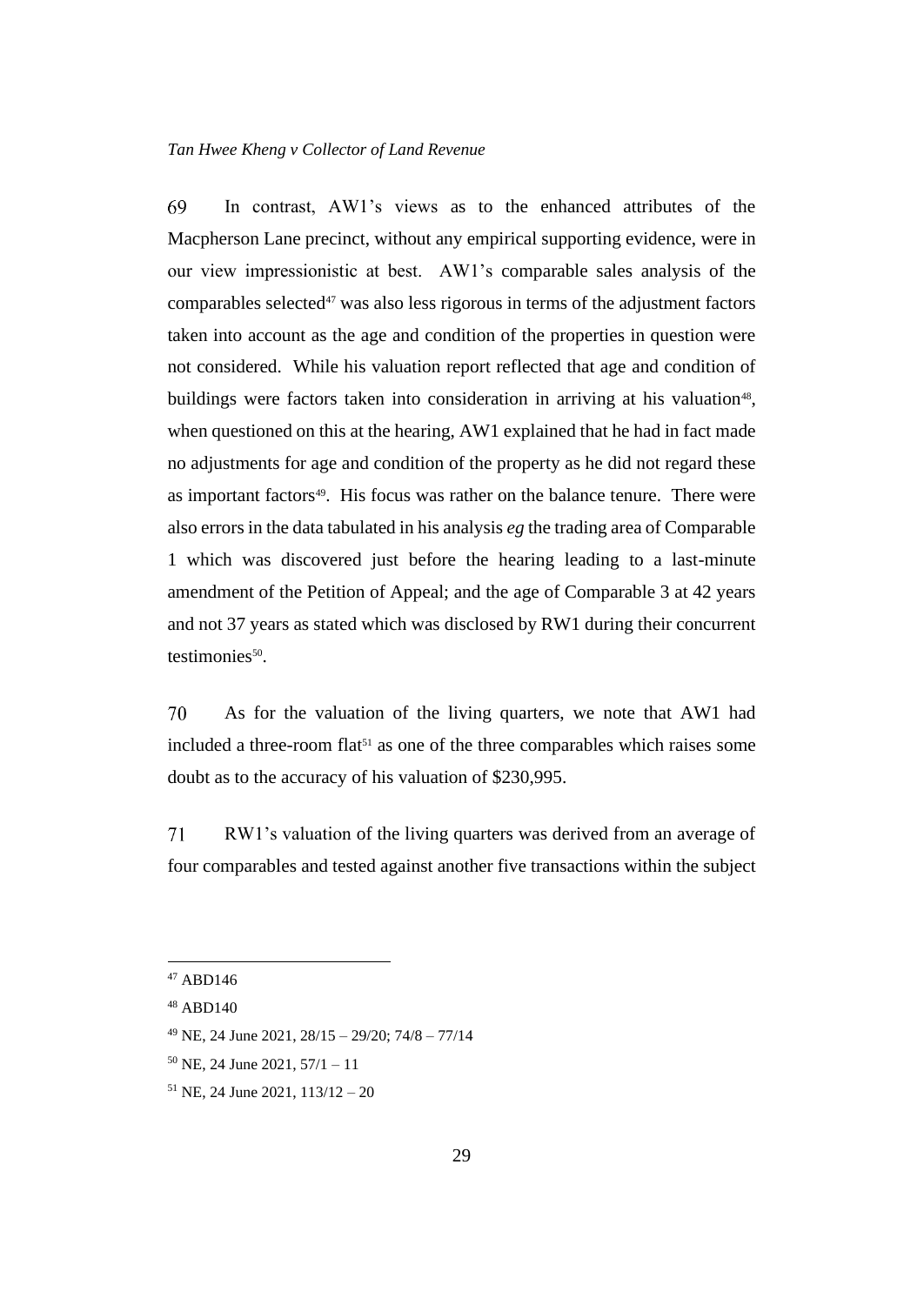site. The methodology employed was clearly more comprehensive and resulted in a more accurate market value.

72 RW1 had gone further to cross-check the reasonableness of her derived market values from the Direct Comparison Method by using the Income Method of valuation from the data on rentals of the different units at the SERS site<sup>52</sup>. Her analysis of the yields for the shops and living quarters was sound and was not challenged by the Appellant<sup>53</sup>. The Income Method is often the preferred method used in the valuation of retail properties. Unlike the Direct Comparison Method, the use of the Income Method obviates the need to make subjective and contentious adjustments to account for differences in location, size, shopfronts, age and condition of the buildings; and thus provides a very reliable check method for this case. We note that AW1 did not use the Income Method for the reason cited that he had no access to the rental data of HDB shops<sup>54</sup>.

73 For all the reasons given above, the Board has no reservation in upholding the Respondent's valuation of \$1,305,000 attributed to the Property as at the Acquisition Date.

## <span id="page-33-0"></span>**Whether the Appellant is entitled to claim reasonable expenses under section 33(1)(e) of the Act**

74 In the Collector's Award<sup>55</sup> of compensation, a sum of \$50,400 had been provided as "Reasonable Expenses" comprising a removal allowance of

<sup>52</sup> ABD116

 $53$  NE, 24 June 2021,  $31/27 - 29$ ,  $33/26 - 29$ 

<sup>54</sup> NE, 24 June 2021, 30/18 – 29

<sup>55</sup> ABD19 – 20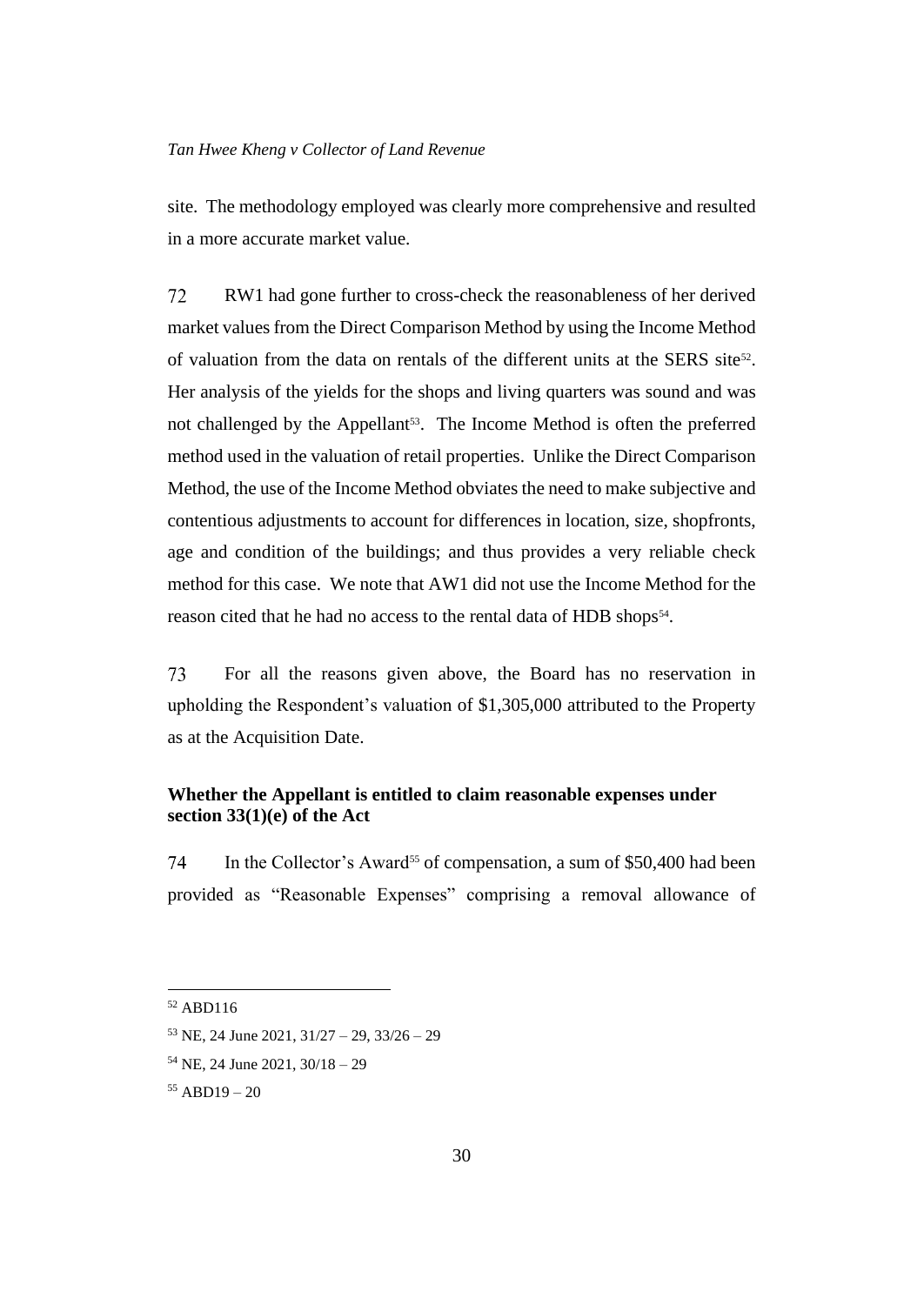\$15,000 and stamp and legal fees for buying a comparable replacement property computed based on the market value of the SERS property as at 31 May 2018.

75 By his amended petition of appeal, the Appellant sought to claim a total of \$88,549.50 which included the following items:

- (a) Buyer's stamp duty for the commercial component: \$28,560.15;
- (b) Buyer's stamp duty for the residential component: \$2,819.90;
- (c) Additional Buyer's Stamp Duty (15% x \$230,995): \$34,649.25;
- (d) Legal fees: \$5,452.00; and
- (e) Valuation fee: \$2,000.00.

76 The Respondent disputes the Appellant's entitlement to claim any reasonable expenses under the Act. The Respondent further submits that even if the Appellant were entitled to claim reasonable expenses, such expenses should not include any Additional Buyer's Stamp Duty or valuation fees.

77 A claim for reasonable expenses falls to be considered under section 33(1)(e) of the Act. If, in consequence of the acquisition, the person whose land is being acquired under the Act is compelled to change his residence or place of business, "the reasonable expenses, if any, incidental to that change" is one of the matters that Board shall take into account in determining the amount of compensation to be awarded.

78 No evidence has been placed before the Board that the Appellant was using the Property as either his residence or his place of business. In fact, the valuation reports of both AW1 and RW1 had noted that the Property was being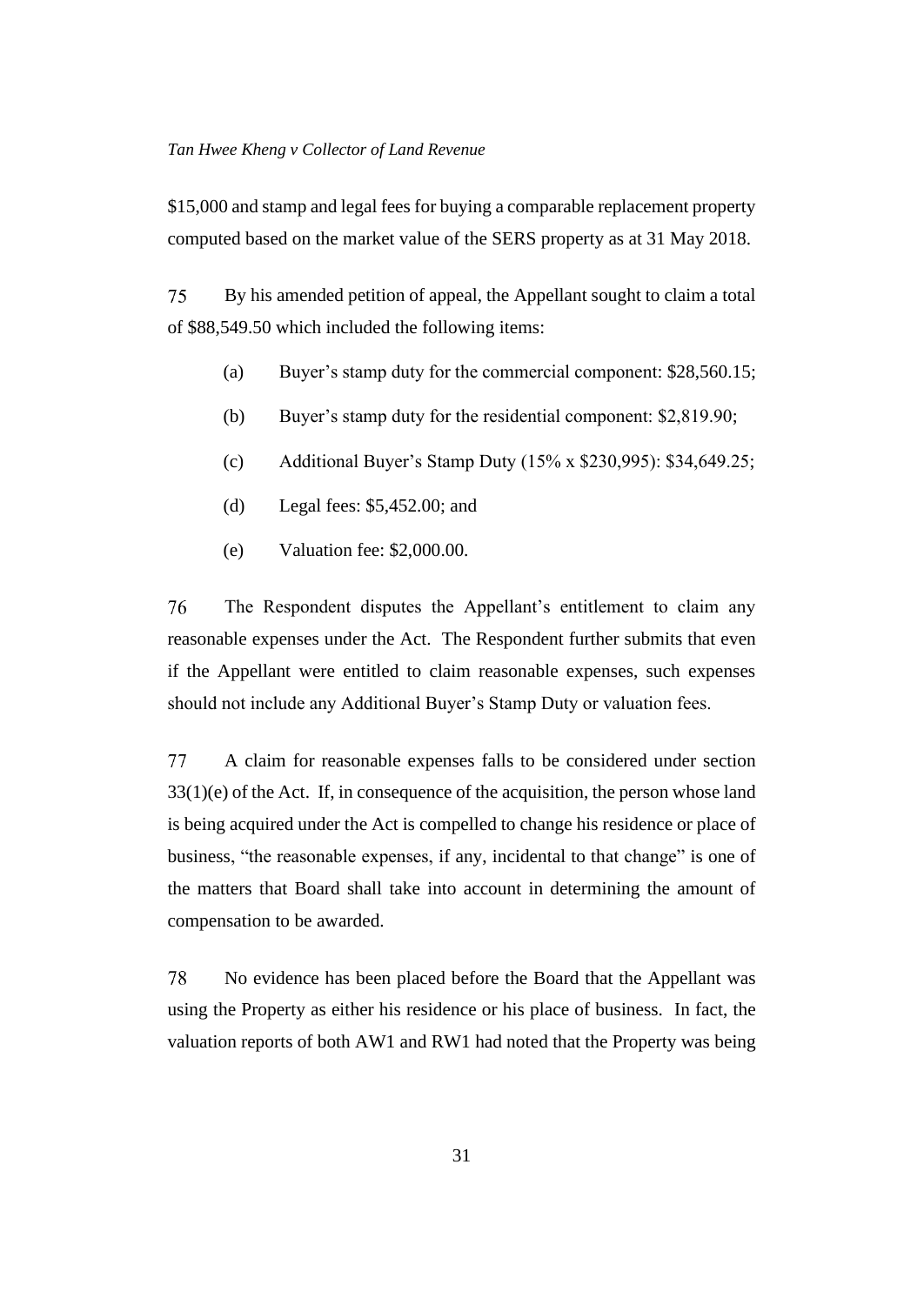rented out. As such, the Board has to find that the Appellant was not using the Property as either his residence or his place of business.

79 Since the Appellant was not using the Property as either his residence or his place of business at the Acquisition Date, he therefore has not been compelled to change either his residence or place or business in consequence of the acquisition, and accordingly, there can be no "reasonable expenses" incidental to such change.

80 Counsel for the Respondent, Mr Twang, referred us to a previous decision of the Board in *NHC Pte Ltd* v *Collector of Land Revenue* (AB 2001.046) ("*NHC Pte Ltd*") in which the acquired land was also tenanted out to a company called Nachi (S) Pte Ltd at a substantial monthly rent as at the acquisition date. The appellant in *NHC Pte Ltd* had sought an award of damages under section 33(1)(e) of the Act. In dismissing the appellant's claim, the Board in *NHC Pte Ltd* had observed that:

In any case at the acquisition date the acquired land was let to Nachi and was not the appellant's place of business. The appellant was not compelled to change its place of business in consequence of the acquisition and it has not adduced any evidence of any expenses incidental to any change of place of business.

81 Similarly, in the case before us, the Property being rented out was not, and cannot be regarded as the Appellant's place of business and we would adopt the same position as the Board in *NHC Pte Ltd*. While Mr Ee had attempted to suggest that the Appellant's business was that of a landlord, we are unable to accept such a submission without any supporting evidence.

82 As the expenses claimed by the Appellant are not incidental to any change of his residence or place of business, they cannot be taken into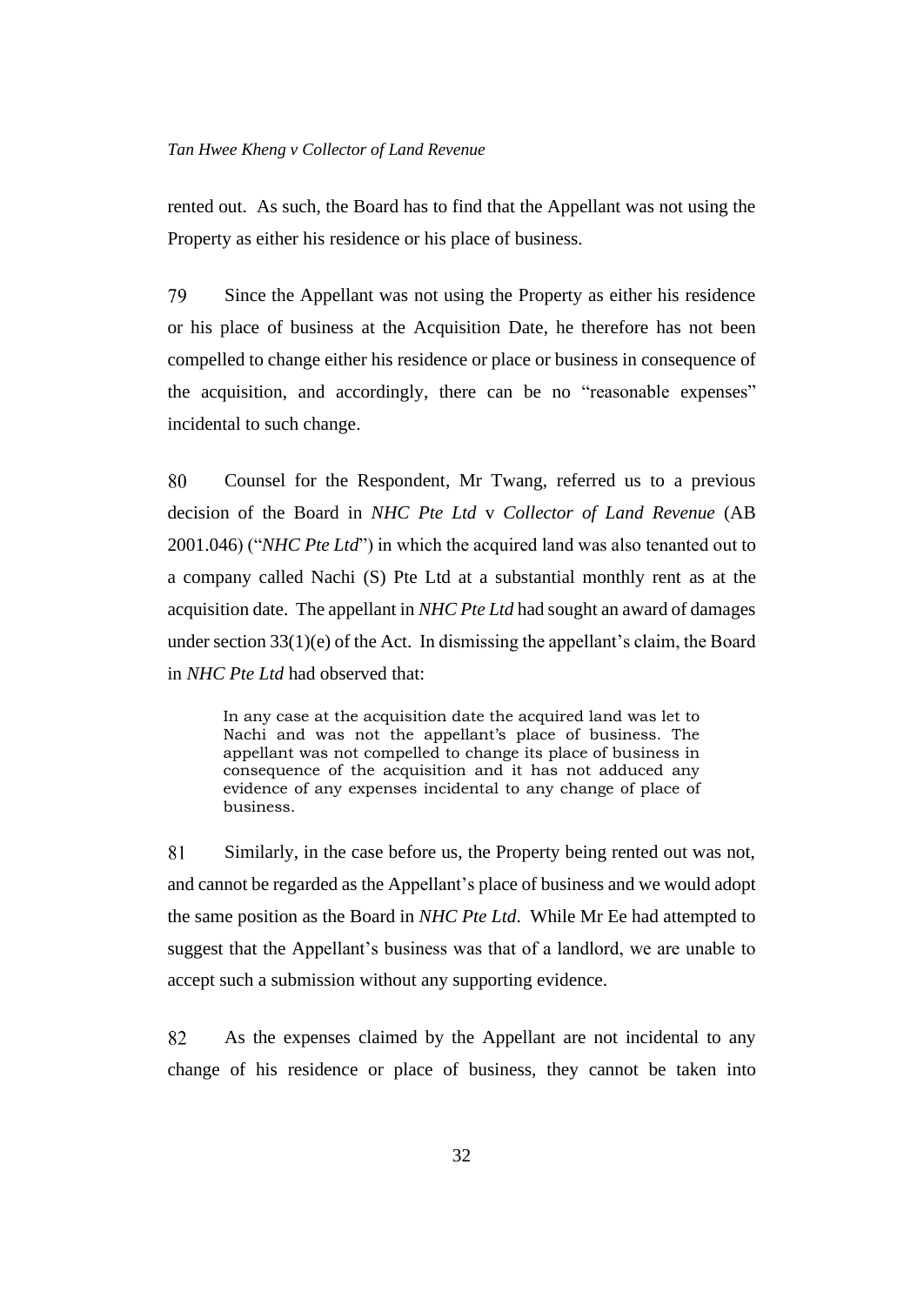consideration by the Board in determining the compensation to be awarded for the acquisition of the Property as required under section  $33(1)$ (e) of the Act.

<span id="page-36-0"></span>*Is the Appellant entitled to claim additional buyer's stamp duty ("ABSD") and valuation fees as reasonable expenses?*

83 Even if the Appellant were entitled to reasonable expenses in consequence of the acquisition, the claim for ABSD at 15% of the market value of the residential component is without any foundation.

84 As explained in the Fact Sheet<sup>56</sup> issued by the Inland Revenue Authority of Singapore (IRAS), there is no ABSD imposed if the Appellant were indeed compelled to change his residence in consequence of the acquisition as he would still be regarded as buying his first residential property. The Appellant would only incur ABSD if he were buying a second or subsequent residential or mixed commercial/residential property, presumably to rent out.

85 From the IRAS Fact Sheet, the 15% ABSD would apply to a Singapore citizen buying a third or subsequent residential property. No explanation has been given to the Board as to the basis for the Appellant's claim of 15% ABSD. It is not an item of reasonable expenses to be considered by the Board in determining the amount of compensation.

86 As for valuation fees, the Appellant had claimed this sum as "*payable in connection with obtaining an independent valuation report of the Property in order to confirm and verify the market value determined by the Collector's*  valuer<sup>"57</sup>.

<sup>56</sup> Respondent's Bundle of Authorities for Closing Submissions at pages 10 to 11

<sup>57</sup> ABD53 – Amended Petition of Appeal at paragraph 12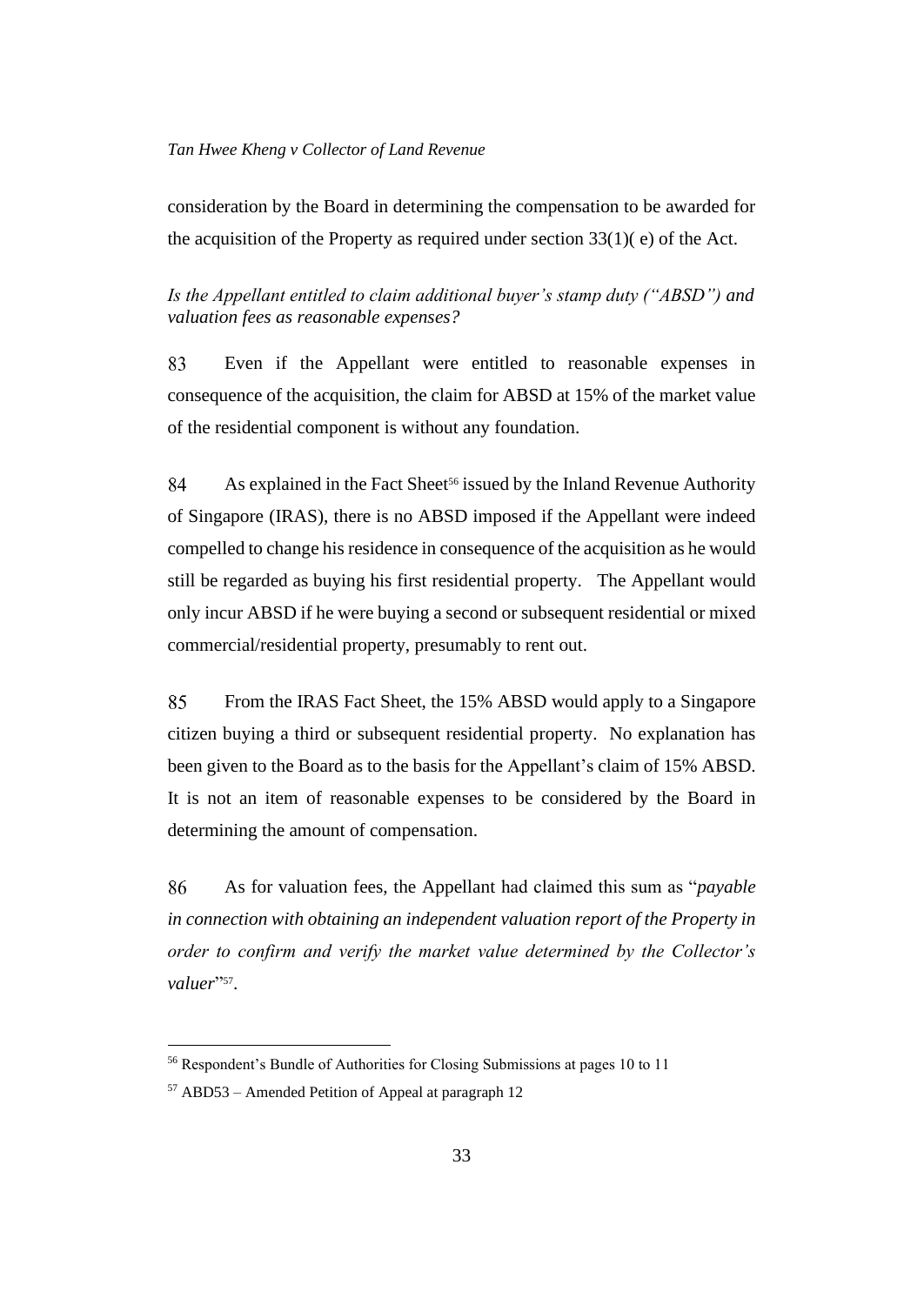87 It was submitted by Mr Ee for the Appellant that as he was sceptical of the market value of the Property in the Collector's Award, the Appellant had to engage a valuer to independently value the Property to verify its fair market value. If the market value in the Collector's Award was in fact at an undervalue, it was important for him to put in an appeal for the accurate amount, as he would need to channel the compensation sum towards securing a comparable replacement property to continue on as landlord.

88 We disagree with the Appellant. The valuation fees were incurred solely in order for the Appellant to procure a valuation report for purposes of his appeal. It should be regarded as a disbursement item that would be dealt with as part of the costs in the appeal. It bears no correlation to the Appellant being compelled to change his place of business even if we were to accept that being a landlord could amount to a business within the meaning of section  $33(1)(e)$  of the Act which we do not. It is not an expense incidental to a change of residence or place of business.

89 As such, the Board is unable to consider the Appellant's claim for valuation fees in determining the amount of compensation payable.